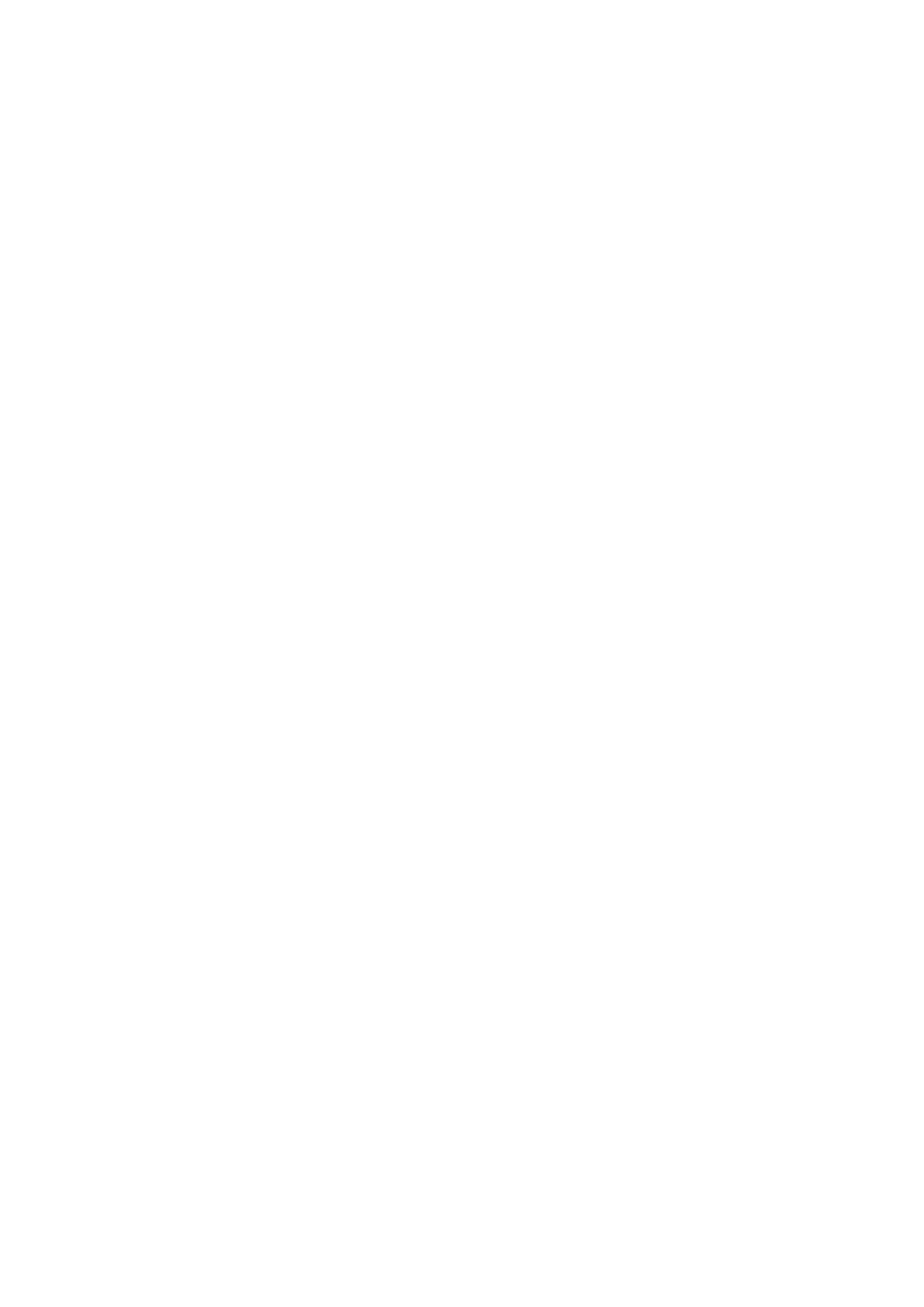also captured. Referrals of children and young people will include some who were subsequently identified following assessment for a neurodevelopmental disorder or for trauma.

- Arrive at a local referral estimate. Combine the two factors above with any specific local factors that may impact on the referral rate.
- Understand the demographic profile. Beneath an overall incidence rate for an area, incidence rates vary across age, gender and ethnicity. PsyMaptic provides a breakdown of this for each local authority area, giving estimates split into two age groups (16–35 and 36–64 years), and then broken down again by gender and across different ethnicities. This will show commissioners the impact of any particular demographic considerations in their area on the incidence rate, which should be taken into account when designing services.

## **Step 2: Develop an outline service model**

Commissioners and providers should work together, using the staffing models, service examples and pathways provided in this tool to:

- Apply the understanding of local need to identify the staffing complement and competencies required. The workforce planning tool can be used to help with this. See [section 3.6.](#page-19-0)
- Consider any reasons why the use of a 'stand-alone' team would not be the appropriate model, such as geography. If using a 'hub and spoke' model, consider how the service will overcome the inherent risks of this approach and deliver the same benefits as the evidence-based 'stand-alone' model. See [section 3.7](#page-19-0).
- Consider the age-appropriateness of the service offered. This should be informed by the age profile of the CCG area and the impact it has on incidence, and arrangements for those under 18.
- Outline the service model, including consideration of the number of teams, management, clinical leadership, and any specific characteristics the team will need in order to address demographic considerations identified in step 1.

• Identify and understand current referral pathways, including external and internal referral sources (for example, self-referrals, GPs, inpatient wards, assessment teams, crisis resolution and home treatment teams, drug and alcohol services, schools, colleges and universities, and the police), partners in service delivery or identification of referrals (for example, voluntary and community organisations and social services) and discharge pathways (for example, into CMHTs, primary care).

# **Step 3: Obtain baseline current service provision and identify gaps**

Once an outline service model has been developed, a plan should be produced that sets out how to progress from current service provision to the new model. Commissioners should work with their providers to:

- Compare staffing numbers, skill mix and competencies in the new model with current provision. As well as current staffing of EIP services, this should take into account the resources currently being used for those aged over 35 (if not currently supported by an EIP service). Consideration also needs to be given to the qualifications, competencies and supervision arrangements of those providing CBT for psychosis and family intervention, prescribing, employment support and physical health interventions.
- Identify gaps in provision. This should enable development of recruitment and training plans.

This work should be informed by the findings of the EIP national clinical audit (see [section](#page-31-0)  [4.3.3](#page-31-0)) and the outcome of the local selfassessment exercise against the framework published by CCQI (see [section 4.3.4\)](#page-31-0).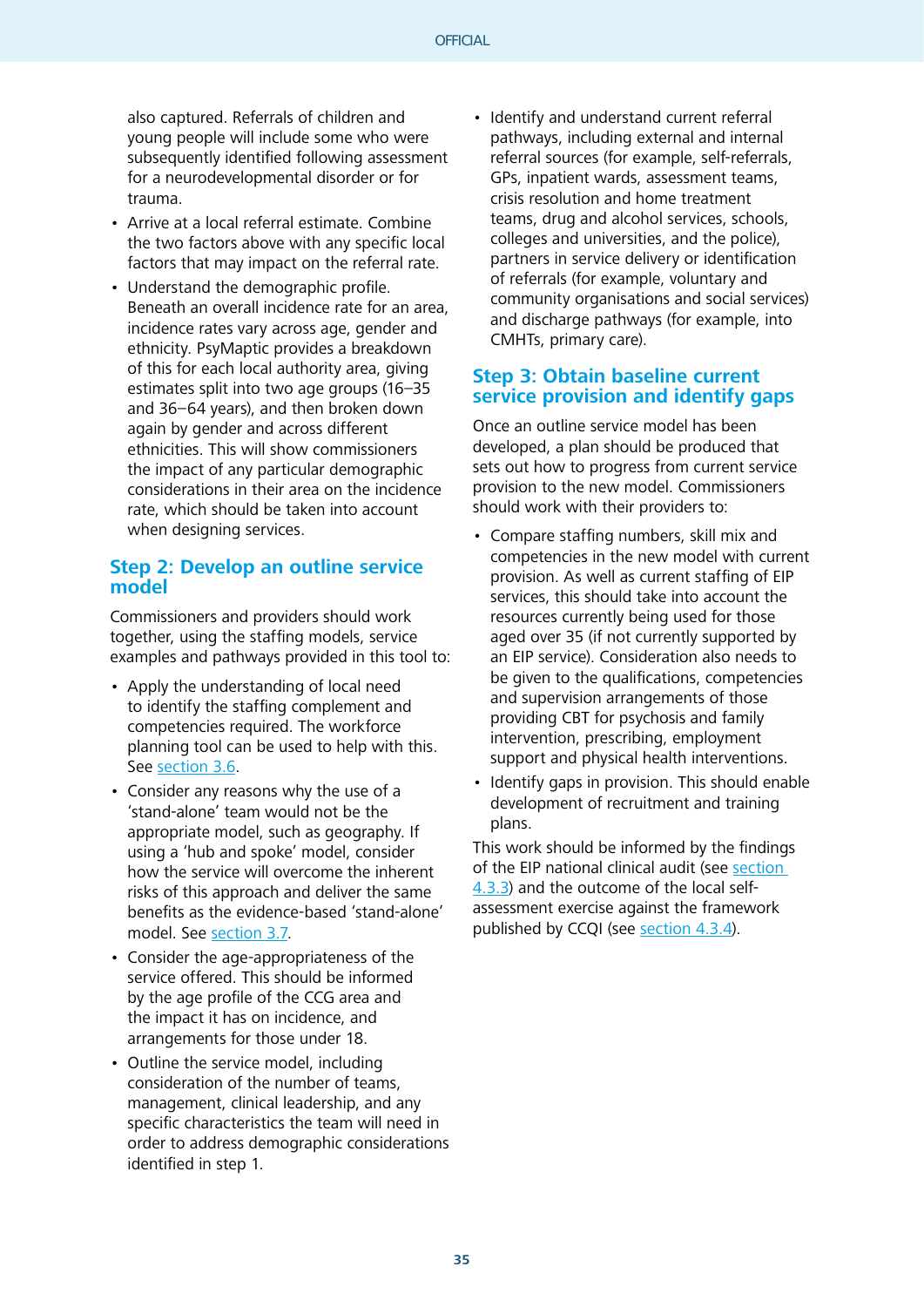## **Step 4: Baseline current performance against the new standard**

Commissioners should work with their local provider to obtain a baseline of performance against the access and waiting time standard. There are sources of information available to support this, including existing performance reports, [NHS Benchmarking](http://www.nhsbenchmarking.nhs.uk/index.php) data, NICE guidelines and quality standards and the [National Audit of Schizophrenia.](http://www.rcpsych.ac.uk/workinpsychiatry/qualityimprovement/nationalclinicalaudits/nationalschizophreniaaudit/reports.aspx) Commissioners should work with their local provider and stakeholders to:

- Assess current performance against the twoweek RTT waiting time standard, using the performance measurement criteria described in [section 4.2](#page-24-0).
- Assess current provision of CBT for psychosis and family intervention by looking at the percentage of caseload who have received one or both of these interventions.
- Assess the number of people who have received a physical health check and have been offered combined healthy eating and physical activity programmes. Information from the [National Audit for Schizophrenia](http://www.rcpsych.ac.uk/workinpsychiatry/qualityimprovement/nationalclinicalaudits/nationalschizophreniaaudit/reports.aspx) and [The Lester UK Adaption of the Positive](http://www.rcpsych.ac.uk/quality/nationalclinicalaudits/schizophrenia/nationalschizophreniaaudit/nasresources.aspx)  [Cardiometabolic Health Resource](http://www.rcpsych.ac.uk/quality/nationalclinicalaudits/schizophrenia/nationalschizophreniaaudit/nasresources.aspx) will assist in understanding current performance.
- Assess current medication practice against the [Psychosis and Schizophrenia in Children](http://www.nice.org.uk/guidance/cg155)  [and Young People NICE guideline](http://www.nice.org.uk/guidance/cg155); [Bipolar](http://www.nice.org.uk/guidance/qs102)  [Disorder, Psychosis and Schizophrenia in](http://www.nice.org.uk/guidance/qs102)  [Children and Young People NICE quality](http://www.nice.org.uk/guidance/qs102)  [standard](http://www.nice.org.uk/guidance/qs102); Psychosis and Schizophrenia [in Adults NICE guideline](http://www.nice.org.uk/guidance/cg178); [Psychosis and](http://www.nice.org.uk/guidance/QS80)  [Schizophrenia in Adults NICE quality](http://www.nice.org.uk/guidance/QS80)  [standard](http://www.nice.org.uk/guidance/QS80) and other relevant NICE guidelines.
- Assess level of provision of employment and educational support. This should incorporate both the number of service users who receive support and the type of support that is provided.
- Assess level of provision of carer-focused education and support programmes. This should incorporate both the number of carers who receive support and the type of support that is provided.

## **Step 5: Agree service redesign, recruitment and training plans**

Once assessment of workforce requirements has been made, the implications for service reconfiguration, recruitment and workforce development will need to be considered jointly with providers. This should include assurance that providers have a plan to collect and routinely use outcome measures as specified in [section 4.4.](#page-31-0) A task and finish design and implementation group will need to be established to ensure the necessary changes are made. Commissioners should:

- Agree service redesign plans with providers. This may involve major or minor redesign, but should include arrangements to ensure:
	- the EIP service can routinely provide NICE-recommended interventions to people with or at high risk of developing first episode psychosis
	- interventions are provided by suitably qualified staff who are properly supervised
	- clinician and service-user reported outcomes are routinely collected and used effectively to improve care.
- Agree recruitment plans with providers, including how they will address any specific demographic issues. For example, in culturally and ethnically diverse areas, providers should actively try to ensure that the workforce reflects this same diversity.
- Agree training plans with providers, engaging local education and training boards as necessary, and ensuring that:
	- there are sufficient numbers of people trained in CBT for psychosis
	- staff delivering family intervention are suitably trained
	- staff delivering educational and employment support are suitably trained
	- all staff have a good knowledge of the importance of physical health interventions for people with psychosis, and how they will deliver these.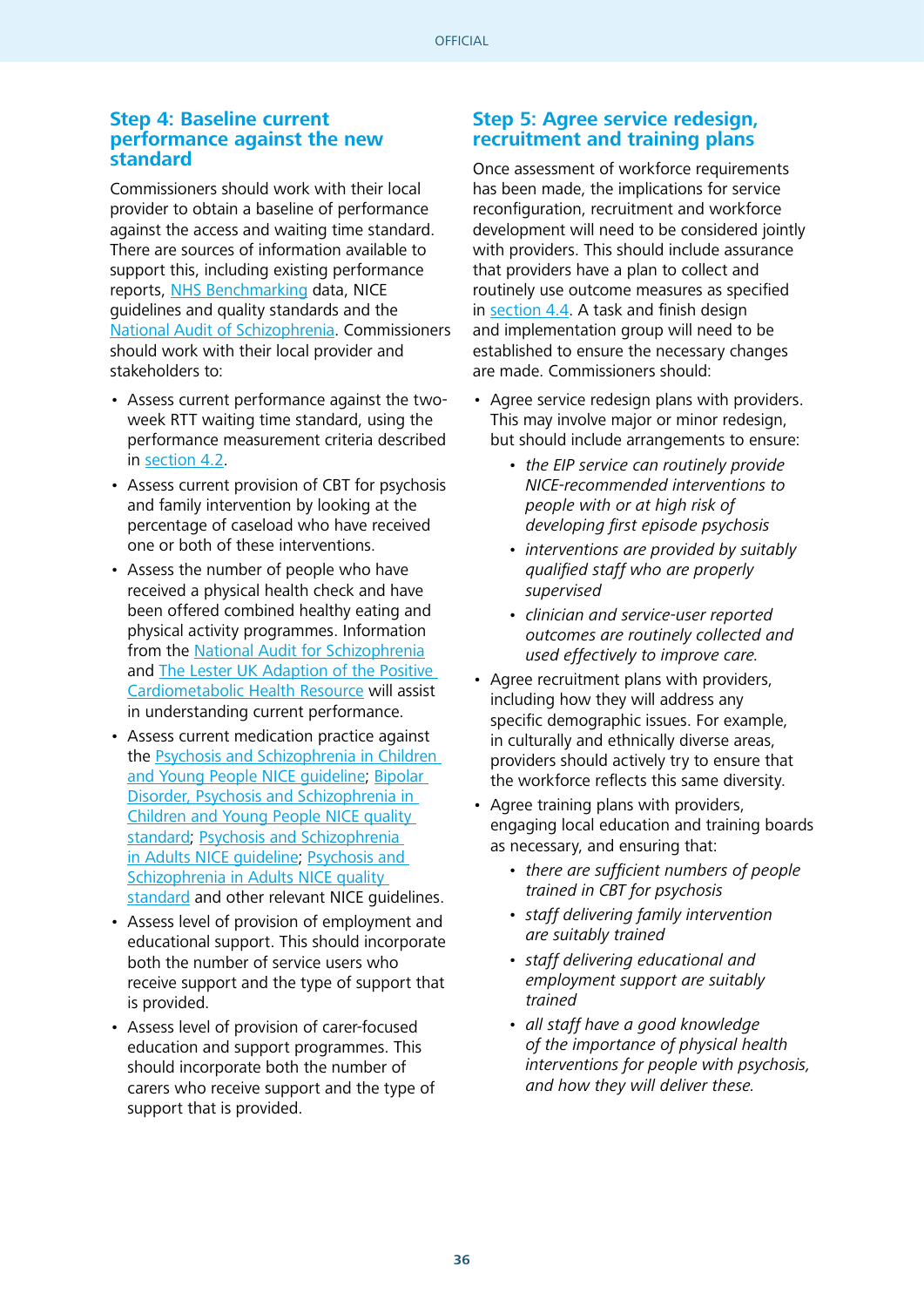## **Step 6: Design local referral to treatment pathways and accompanying protocols and guidance**

Having identified referral pathways in step 2, local services and commissioners will need to develop protocols and guidance consistent with their current referral practices, for example single point of access or referral directly to EIP services, and electronic care record systems.

They should:

- Compile a list of external and internal referral sources, consulting with stakeholders to ensure the list is comprehensive.
- Ensure that protocols and guidance are in place for the pathway. These should make it clear who should be referred and when in order to ensure that the access and waiting time standard can be met. There should also be protocols to ensure children and young people's mental health services and adult services work together as described in [section 3.7.4.](#page-21-0)
- Provide education and training programme for referrers to ensure that people with suspected first episode psychosis or an at risk mental state are picked up in primary care, or in other non-specialist settings, including education, youth justice and third sector counselling, and promptly referred.
- Consider a public awareness campaign working with local authorities and other partners to raise the overall levels of awareness in the population about psychosis, in order to increase the likelihood of signs or symptoms of psychosis being recognised and reducing the stigma associated with it.

## **Step 7: Ensure the necessary changes have been made to provider electronic care records and information systems to enable monitoring of performance against the standard**

HSCIC has notified providers regarding the changes required for submission of the new MHSDS, which will support monitoring of the EIP access and waiting time standard (see [section 4.2.3](#page-28-0)). Commissioners should assure themselves that their local provider has made

the necessary updates to their electronic care record system to ensure clinicians are able to enter the data required to monitor performance against the new standard as per the Information Standards Notice.

The electronic care record system should enable collection and submission of data in three key areas:

- Referral to treatment waiting time performance – see [section 4.2.3](#page-28-0)
- Performance against the requirement that the treatment accessed is in line with NICE recommendations – see [section 4.3.2](#page-30-0)
- Routine measurement of outcomes as specified in [section 4.4](#page-31-0).

## **Step 8: Agree data quality improvement and performance monitoring plans**

Commissioners should:

- Agree a data quality improvement plan with their provider to ensure full reporting against the standards (as per step 7 above), including timescales and milestones.
- Agree a schedule for performance reporting – this may be worked into existing performance reporting and management arrangements.

# **Step 9: Agree benefits realisation plan**

This should identify key benefits and set out how they will be delivered, measured and reported, in the context of a multi-year development trajectory. Key benefits of providing an EIP service should include:

- reduced waiting times for people accessing services through meeting the two-week maximum RTT waiting time standard
- improved care for individuals, families and carers through routine access to the full range of NICE-recommended interventions delivered by suitably qualified and supervised staff
- improved mental health, physical health and social outcomes for service users
- improved experience of services for people in need of mental health care and their families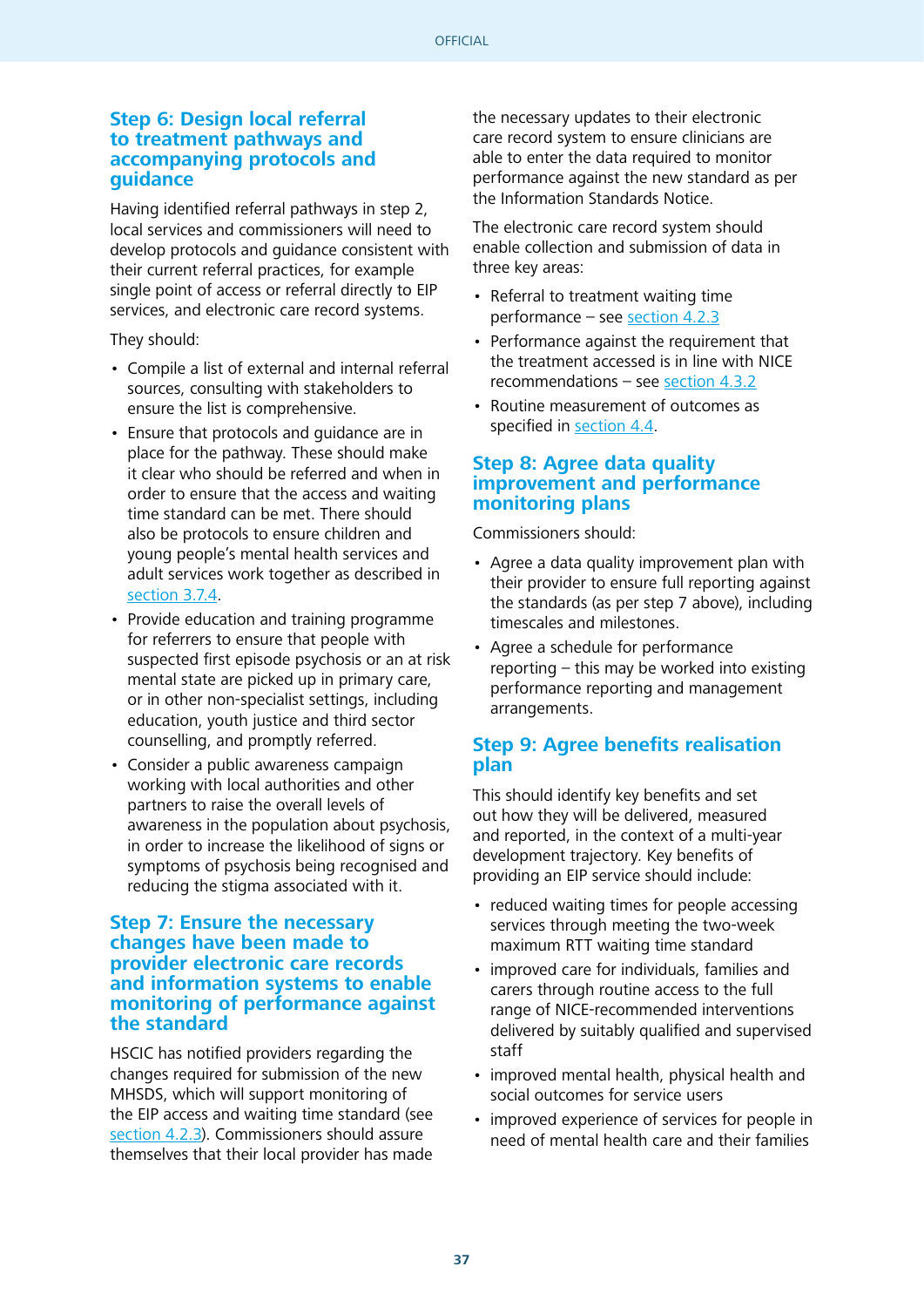- potential for reduced costs, through reduced use of crisis and acute services, including use of the Mental Health Act 1983
- improved awareness and satisfaction among referrers.

## **Engagement in regional preparedness programmes**

Commissioners and providers should already be aware that four regional EIP preparedness programmes have been established with broad stakeholder input. The work of these programmes has included:

- raising awareness of the requirements of the new standard
- bringing together local experts and establishing quality improvement networks, ensuring effective linkage with strategic clinical networks
- analysing levels of demand in constituent CCGs and any inequities in access relative to the levels and patterns of psychosis incidence in the population
- analysing baseline performance and capacity and undertaking a gap analysis
- supporting work to optimise local referral to treatment pathways
- supporting preparation for the new data collection requirements
- supporting local workforce development programmes.

Contact details for regional leads can be found in the [Helpful Resources pack.](https://www.england.nhs.uk/mentalhealth/wp-content/uploads/sites/29/2016/04/eip-resources.pdf)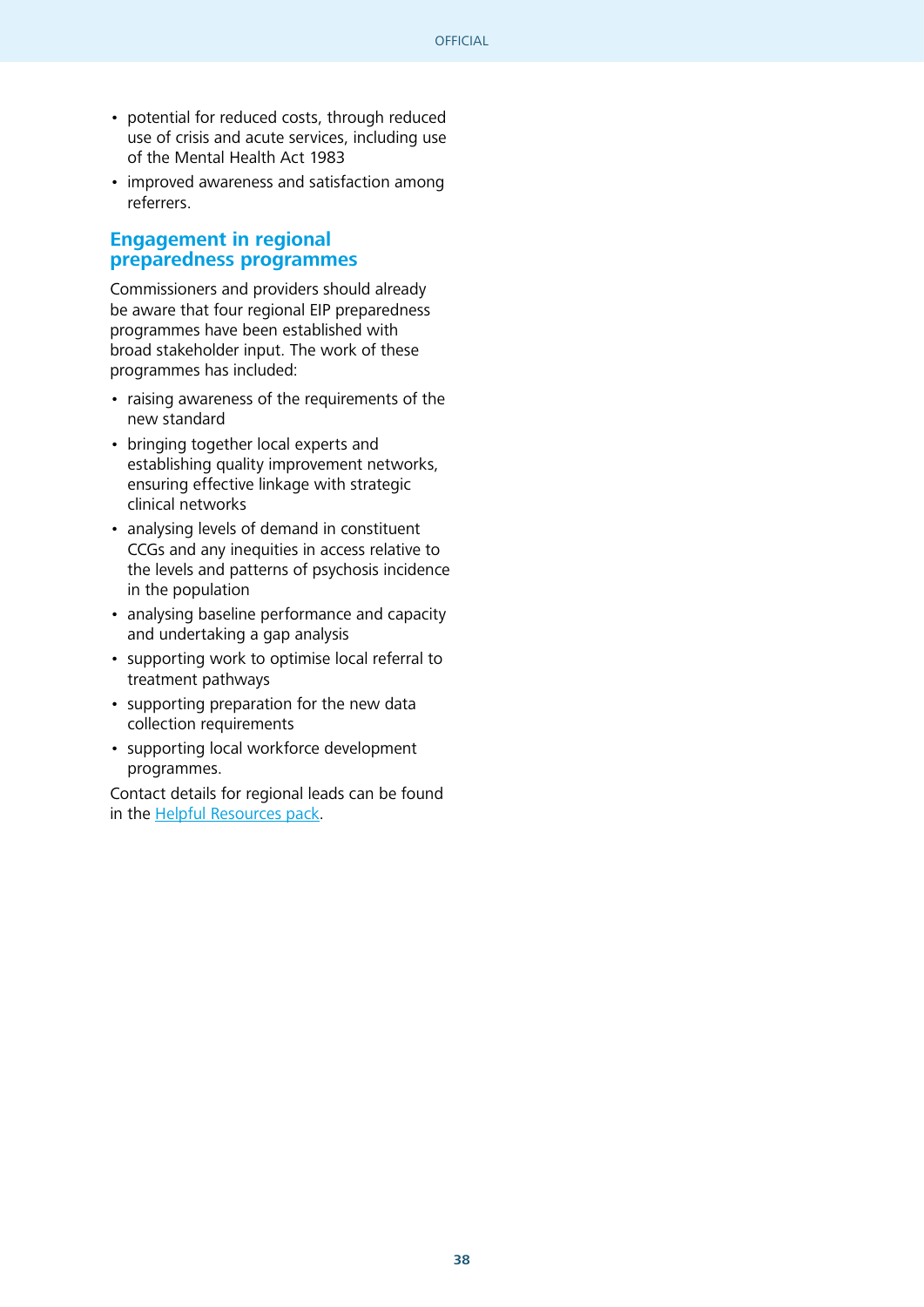# **Appendix 1 – ERG membership**

## **Matthew Patrick (Chair)**

Chief Executive, South London and Maudsley NHS Foundation Trust

## **Tim Kendall (Facilitator)**

Director, National Collaborating Centre for Mental Health; Medical Director and Consultant Psychiatrist Sheffield Health and Social Care NHS Foundation Trust; Visiting Professor, University College London

### **Tom Ayers**

Service Director, Community Services, Sheffield Health and Social Care NHS Foundation Trust; National Service Advisor, National Collaborating Centre for Mental Health

#### **Alison Brabban**

National Clinical Advisor for SMI (IAPT), NHS England

## **Ceri Dare**

Expert by experience

### **Rhiannon England**

GP Clinical Lead for Mental Health City and Hackney CCG

### **Paul French**

Associate Director, Greater Manchester West NHS Mental Health Trust; Clinical Lead for Mental Health, Greater Manchester, Lancashire and South Cumbria Strategic Clinical Network; Honorary Professor, Institute of Psychology Health and Society, University of Liverpool

### **Philippa Garety**

Professor of Clinical Psychology, Department of Psychology, Institute of Psychiatry, Psychology and Neuroscience, King's College London; Honorary Consultant Clinical Psychologist, Clinical Director and Joint Leader, Psychosis Clinical Academic Group, King's Health Partners and South London and Maudsley NHS Foundation Trust

### **Rebecca Gate**

Research Assistant, National Collaborating Centre for Mental Health

### **Becki Hemming**

Mental Health Access and Waiting Times Programme Manager, Mental Health Clinical Policy and Strategy Team, Medical Directorate, NHS England

## **Sonia Johnson**

Professor of Social and Community Psychiatry, Division of Psychiatry, University College London

#### **Peter Jones**

Professor of Psychiatry, University of Cambridge

#### **Sarah Khan**

Deputy Head of Mental Health, Mental Health Clinical Policy and Strategy Team Medical Directorate, NHS England

### **David Kingdon**

SMI Expert Reference Group Chair, Wessex Academic Health Science Network; National Clinical Advisor, National Collaborating Centre for Mental Health

#### **James Kirkbride**

Sir Henry Dale Fellow, Division of Psychiatry, University College London

### **Warren Larkin**

Consultant Clinical Psychologist, Early Intervention in Psychosis Service; Clinical Director Children and Families Network, Lancashire Care NHS Foundation Trust

## **Suzanne Law**

Research Assistant, National Collaborating Centre for Mental Health

## **Belinda Lennox**

Clinical Senior Lecturer, Department of Psychiatry, University of Oxford

## **Max Marshall**

Medical Director, Lancashire Care NHS Foundation Trust

## **Stephen McGowan**

National Lead, IRIS Early Intervention in Psychosis Network

### **Jonathan Mitchell**

Consultant Psychiatrist, Sheffield Health and Social Care NHS Foundation Trust

### **Maryla Moulin**

Senior Project Manager, National Collaborating Centre for Mental Health

### **Carol Paton**

Chief Pharmacist, Oxleas NHS Foundation Trust

### **Paula Reid**

Senior Policy Officer, Rethink Mental Illness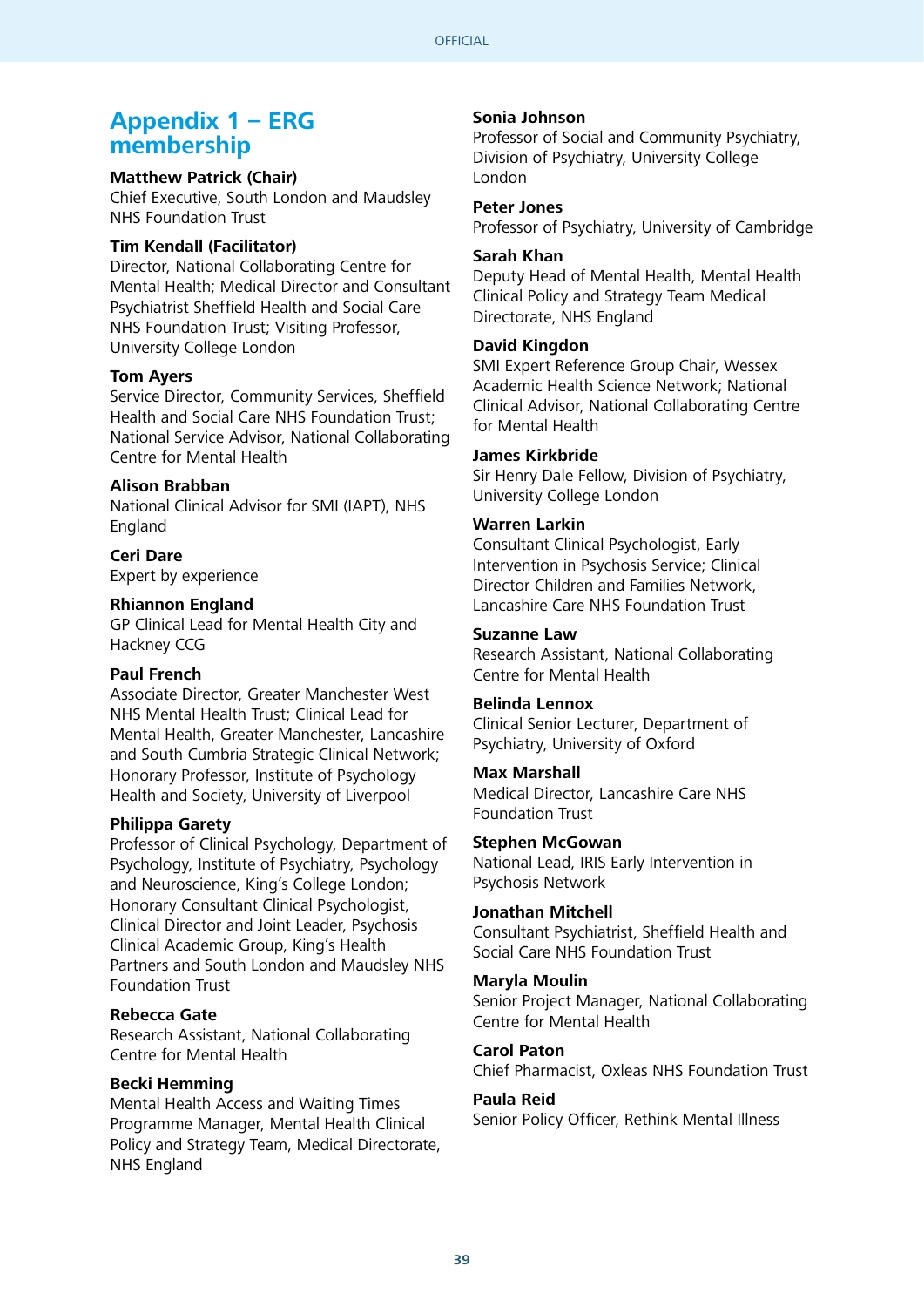## **David Shiers**

Retired GP, Leek, North Staffordshire; carer representative

## **Jo Smith**

Professor of Early Intervention and Psychosis, University of Worcester

## **Geraldine Strathdee**

National Clinical Director for Mental Health, NHS England

## **Clare Taylor**

Senior Editor, National Collaborating Centre for Mental Health

## **Alison Yung**

Clinical Professor of Psychiatry, University of Manchester; Honorary Consultant Psychiatrist, Greater Manchester West NHS Mental Health Foundation Trust

# **Special acknowledgments**

## **Susie Ackner**

Clinical Psychologist, Worcestershire Early Intervention in Psychosis Service, Worcestershire Health and Care NHS Trust

## **Sarah Amani**

Senior Program Manager, Oxford Academic Health Science Network

## **Rachel Ball**

Service Manager, Leeds EIP service, 'aspire'

### **Max Birchwood**

Professor of Youth Mental Health, Division of Health and Wellbeing, Warwick Medical School, University of Warwick

## **Anita Brewin**

Consultant Clinical Psychologist and Clinical Lead, Bradford and Airedale EIP Service

## **Frank Burbach**

Consultant Clinical Psychologist, Lead for Triangle of Care and Early Intervention in Psychosis and Head of Psychology and Psychological Therapies Somerset Partnership NHS Foundation Trust; Operational Manager for STEP, asperger's services and carers services

### **Roger Davies**

Clinical Psychologist, Adolescent Mental Health Team, City and Hackney Specialist CAMHS, East London NHS Foundation Trust

## **Jane Dunning**

Deputy Director of Clinical Strategy, NHS England North Mental Health Team

## **Guy Dodgson**

Consultant Clinical Psychologist in EIP, Northumberland, Tyne and Wear NHS Foundation Trust

## **Tony Gillam**

Clinical Manager, Worcestershire EIP Service, Worcestershire Health and Care NHS Trust

### **Lynne Howey**

Consultant Clinical Psychologist, Tees, Esk and Wear Valleys NHS Foundation Trust

## **Chris Jackson**

Clinical Lead, Birmingham and Solihull EIP Service

## **Louise Johns**

Consultant Clinical Psychologist and Project Lead, IAPT-SMI Psychosis Demonstration Site, South London and Maudsley NHS Foundation **Trust** 

## **Paul Jones**

Team Manager, Southampton EIP Service

### **Steve Jones**

Special Advisor, Child and Adolescent Mental Health Clinical Strategy and Policy, Medical Directorate, NHS England

### **Claude Jousselin**

Clinical Service Lead, Early Intervention and OASIS, Lambeth Early Onset Service, South London and Maudsley NHS Foundation Trust

### **Clare Lamb**

Consultant Child and Adolescent Psychiatrist, North Wales Adolescent Service and FACTS

### **Iain Macmillan**

Consultant Psychiatrist, Northumberland, Tyne and Wear NHS Foundation Trust

## **David Monk**

Partner and Co-founder, Symmetric

### **Margaret Oates**

Outcomes and Informatics Project Manager, Mental Health Clinical Policy and Strategy Team, Medical Directorate, NHS England

## **Mary Parfitt**

Regional Quality Assurance Manager, Midlands and East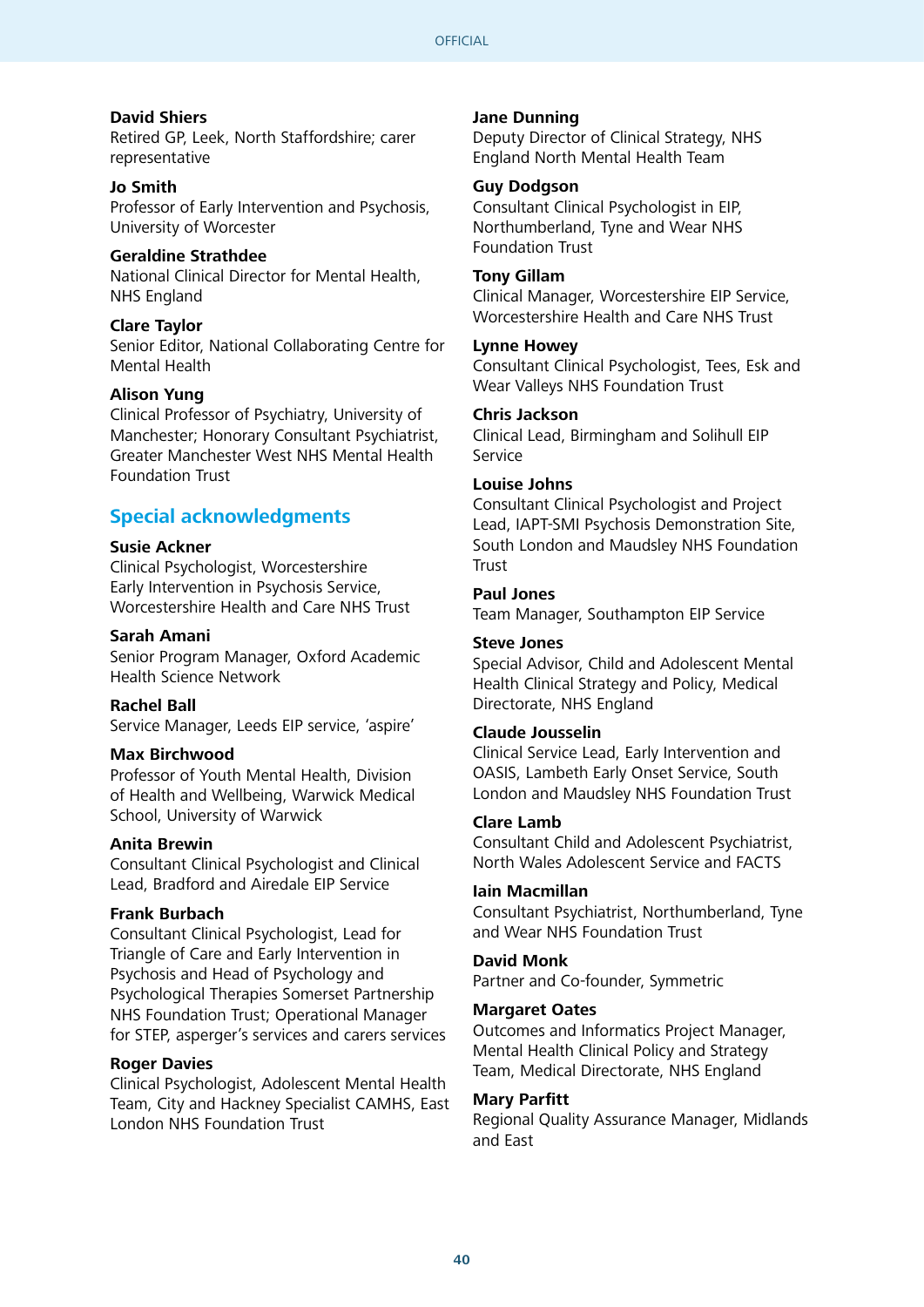## **Sacha Schofield**

Headteacher, Becton School, Kenwood Centre and Hospital and Home Education Service, Sheffield

#### **Judd Skelton**

Interim Head of Integrated Commissioning, Adults and Older People, Salford CCG

## **Tom Tasker**

Clinical Lead for Mental Health, Salford CCG

#### **Matthew Taylor**

Associate Clinical Director, Early Intervention Pathway, South London and Maudsley NHS Foundation Trust; Clinical Senior Lecturer, King's College London

#### **Kim Thompson**

Regional Medical Manager, NHS England North Mental Health Team

## **Miranda Wolpert**

CYP IAPT National Informatics Advisor

### **Ann York**

Child and Adolescent Psychiatrist, Clinical Lead, CYP IAPT South West Collaborative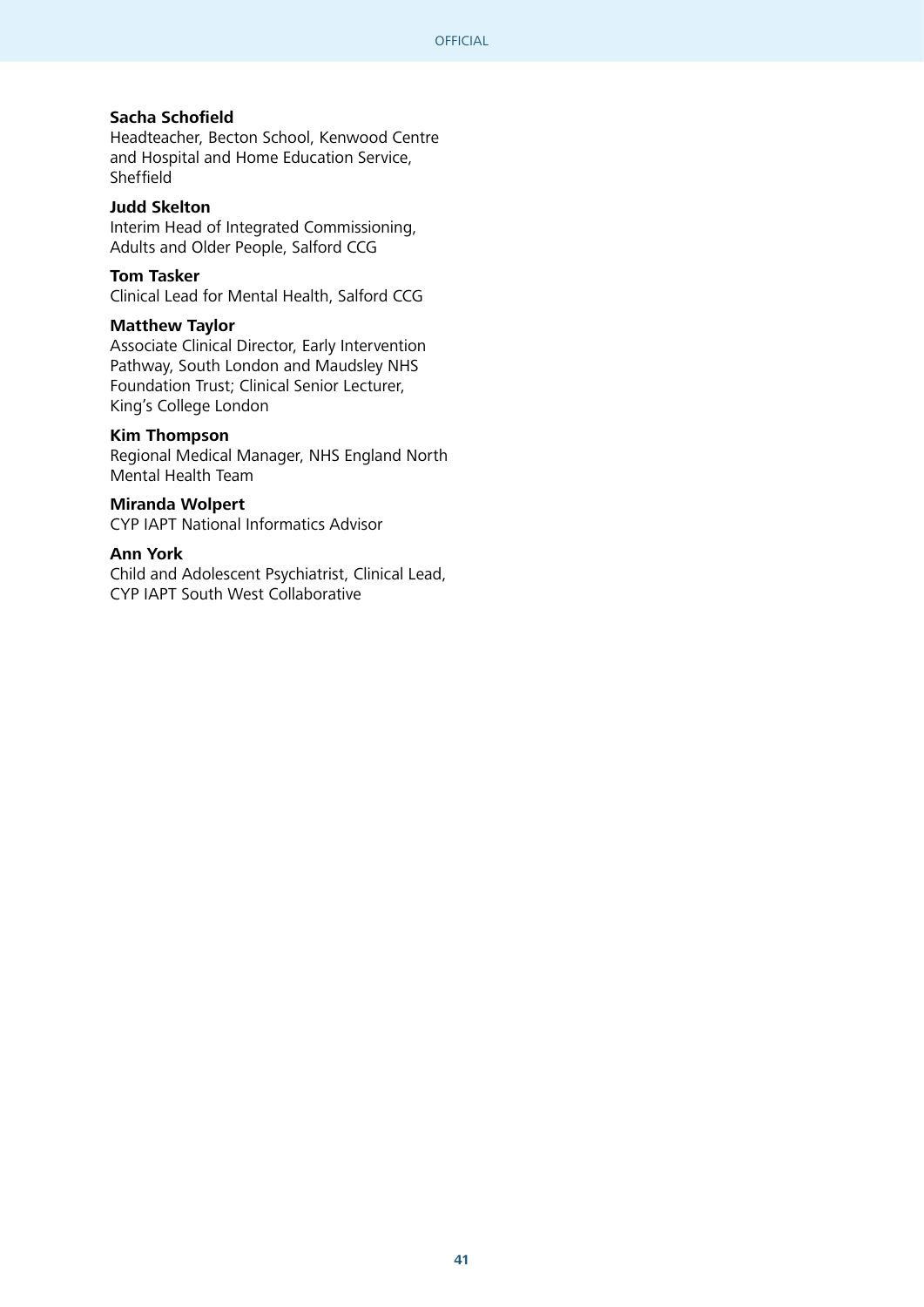# **Appendix 2 – Essential components of a NICE-approved care package**

This appendix provides a summary of NICE-recommended interventions from the **Psychosis and** [Schizophrenia in Children and Young People NICE guideline,](http://www.nice.org.uk/guidance/cg155) the Psychosis and Schizophrenia in [Adults NICE guideline](http://www.nice.org.uk/guidance/cg178) and the [Psychosis and Schizophrenia in Adults NICE quality standard](http://www.nice.org.uk/guidance/qs80).

# **Table 1: NICE-recommended interventions for children and young people with psychosis**

| <b>Intervention</b>  | Delivery of the<br>interventions                                                                                                                                                                                                                                                                                                                                                                                                              | <b>Provider</b>                                                                                                                                                                                                                      | <b>Outcome</b>                                                                                      |
|----------------------|-----------------------------------------------------------------------------------------------------------------------------------------------------------------------------------------------------------------------------------------------------------------------------------------------------------------------------------------------------------------------------------------------------------------------------------------------|--------------------------------------------------------------------------------------------------------------------------------------------------------------------------------------------------------------------------------------|-----------------------------------------------------------------------------------------------------|
| Assessment           | To address psychiatric,<br>medical, physical<br>health and wellbeing,<br>psychological<br>and psychosocial,<br>developmental, social,<br>occupational, and<br>economic domains, and<br>to routinely monitor<br>coexisting conditions, for<br>all children and young<br>people with first episode<br>psychosis.                                                                                                                                | Specialist EIP service,<br>whether situated in<br>a children and young<br>people's mental health<br>service or an adult EIP<br>service with input from<br>consultants from children<br>and young people's<br>mental health services. | Comprehensive<br>coproduced<br>biopsychosocial<br>formulation inclusive of<br>trauma and adversity. |
| CBT for<br>psychosis | To be offered in<br>conjunction with<br>family intervention and<br>antipsychotic medication.<br>Advice that they are more<br>effective in combination<br>should be provided. If<br>the child or young person<br>has a psychological<br>intervention without<br>antipsychotics, a time<br>limit of one month for<br>reviewing treatment<br>options should be agreed.<br>Deliver on a one-to-one<br>basis over at least 16<br>planned sessions. | Clinical psychologists<br>or CBT therapists who<br>have undertaken specific<br>training in CBT for<br>psychosis, on a course<br>meeting competency<br>standards for NICE-<br>recommended therapy. <sup>52</sup>                      | Reduced hospitalisation,<br>improved symptoms of<br>psychosis and depression.                       |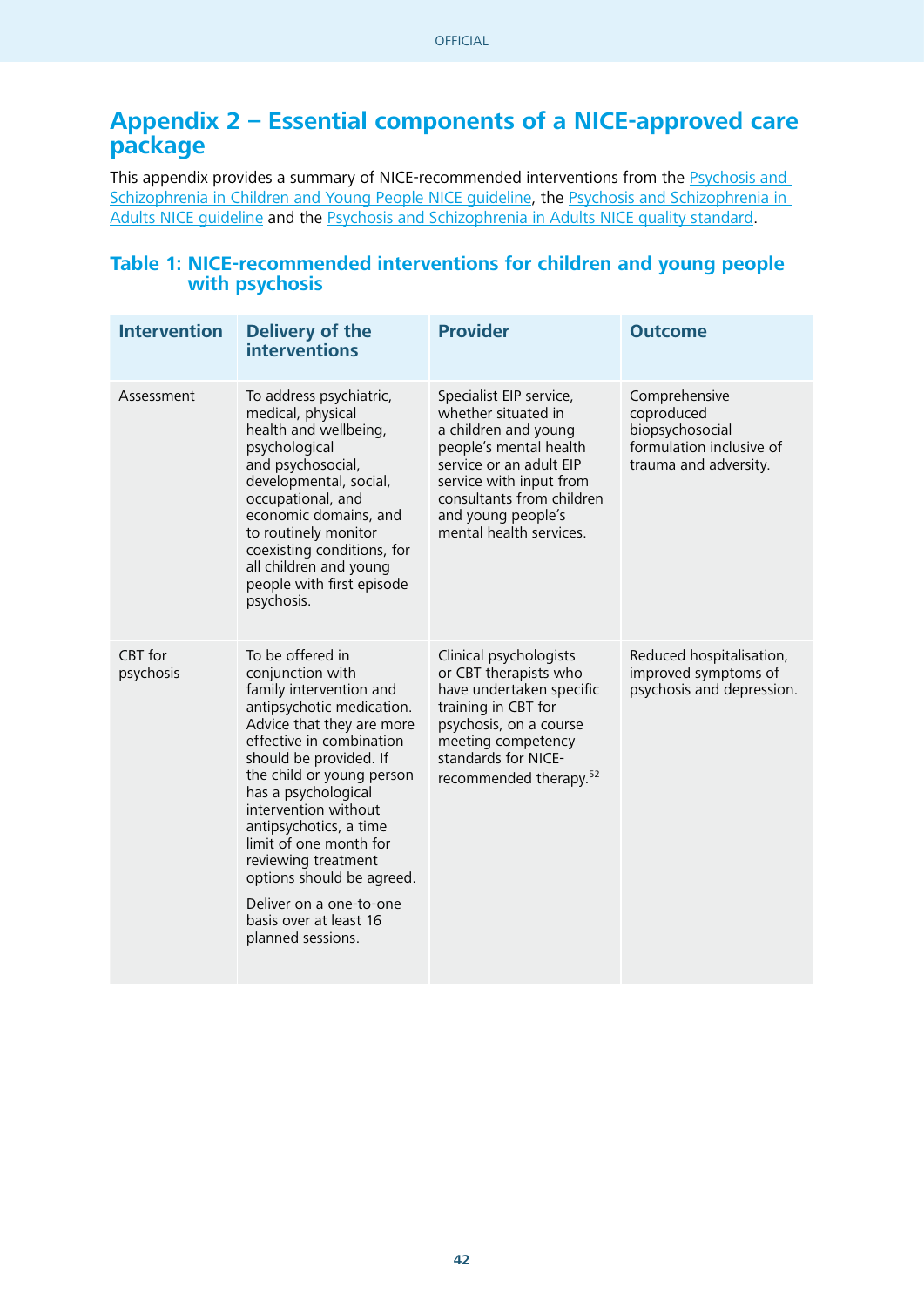| <b>Intervention</b>              | Delivery of the<br><b>interventions</b>                                                                                                                                                                                                                                                                                                                           | <b>Provider</b>                                                                                                                                                                                                                                                                                                                                                                                                                 | <b>Outcome</b>                                                                                                                                                                               |  |
|----------------------------------|-------------------------------------------------------------------------------------------------------------------------------------------------------------------------------------------------------------------------------------------------------------------------------------------------------------------------------------------------------------------|---------------------------------------------------------------------------------------------------------------------------------------------------------------------------------------------------------------------------------------------------------------------------------------------------------------------------------------------------------------------------------------------------------------------------------|----------------------------------------------------------------------------------------------------------------------------------------------------------------------------------------------|--|
| Family<br>intervention           | To be offered in<br>conjunction with CBT<br>for psychosis and<br>antipsychotic medication.<br>Advice that they are more<br>effective in combination<br>should be provided. If<br>the child or young person<br>has a psychological<br>intervention without<br>antipsychotics, a time<br>limit of one month for<br>reviewing treatment<br>options should be agreed. | A therapist or care<br>coordinator, who<br>is trained in family<br>intervention.                                                                                                                                                                                                                                                                                                                                                | Reduced hospitalisation<br>and relapse, and improved<br>social functioning.                                                                                                                  |  |
| Antipsychotic<br>medication      | To be offered in<br>conjunction with CBT<br>for psychosis and family<br>intervention. Advice that<br>they are more effective<br>in combination should<br>be provided. A baseline<br>investigation and<br>regular and systematic<br>monitoring of symptoms<br>and side effects should be<br>conducted.                                                             | Psychiatrist.                                                                                                                                                                                                                                                                                                                                                                                                                   | Reduced symptom<br>severity and associated<br>distress, improved rates<br>of recovery, decreased<br>relapse rates.                                                                           |  |
| Monitoring of<br>physical health | To be monitored at least<br>once a year. Children<br>and young people who<br>smoke or who have high<br>blood pressure, raised<br>lipid levels or increased<br>waist measurement<br>should be identified and<br>cardiovascular disease and<br>diabetes monitored for.                                                                                              | Mental healthcare<br>provider maintains<br>responsibility for<br>monitoring physical<br>health and the effects<br>of antipsychotic<br>medication for at least<br>the first 12 months or<br>until the child or young<br>person's condition has<br>stabilised; thereafter,<br>the responsibility for<br>this monitoring may be<br>transferred to primary<br>care (the GP or practice<br>nurse) under shared care<br>arrangements. | To reduce the trajectory<br>towards weight gain,<br>minimise adverse change<br>in glucose and lipid<br>metabolism, improved<br>quality of life and<br>improved rate of smoking<br>cessation. |  |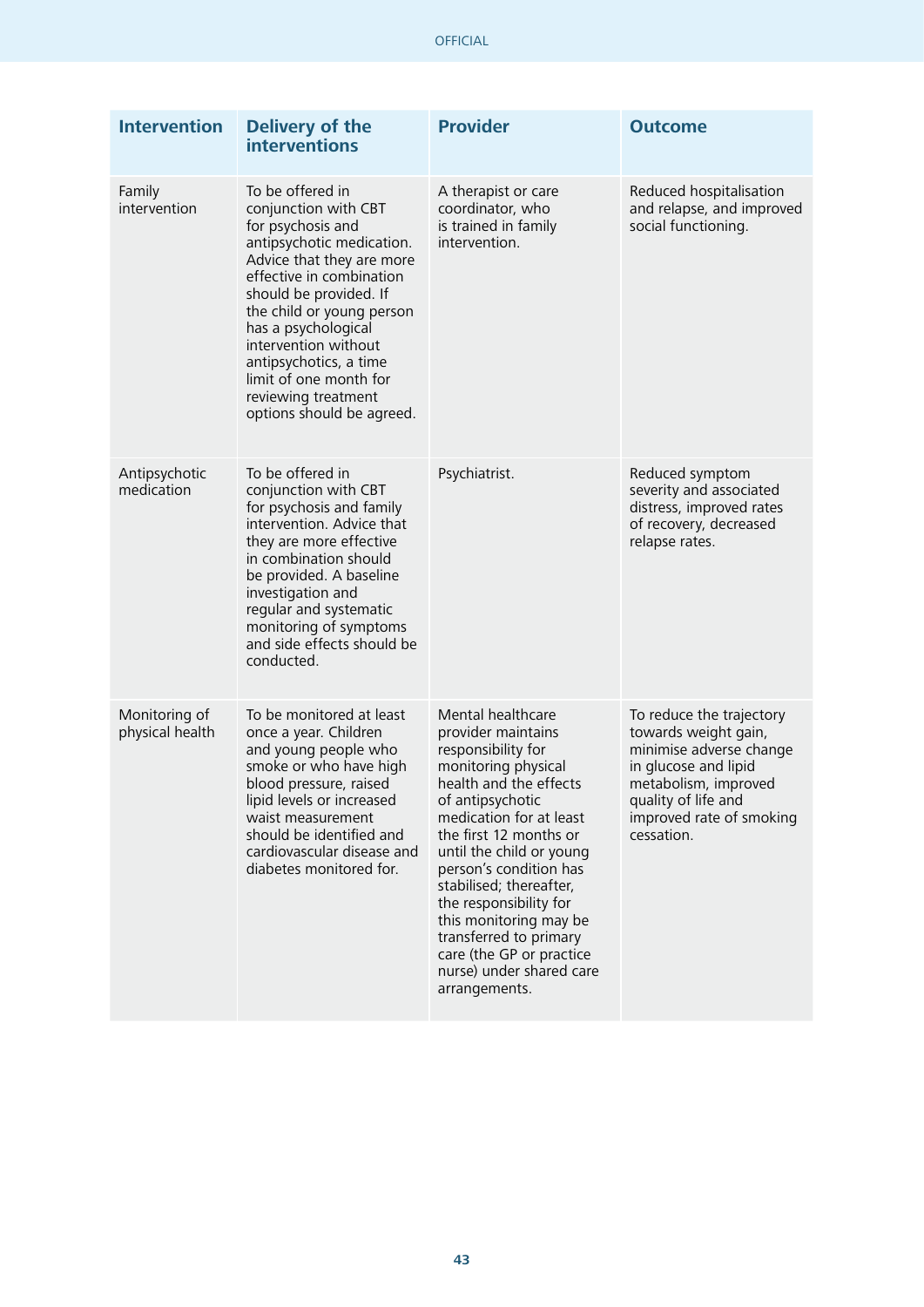| <b>Intervention</b>                                                 | Delivery of the<br><b>interventions</b>                                                                                                                                                                                                                                                                                     | <b>Provider</b>                                                                                                                                                                                                                                                          | <b>Outcome</b>                                                                                      |
|---------------------------------------------------------------------|-----------------------------------------------------------------------------------------------------------------------------------------------------------------------------------------------------------------------------------------------------------------------------------------------------------------------------|--------------------------------------------------------------------------------------------------------------------------------------------------------------------------------------------------------------------------------------------------------------------------|-----------------------------------------------------------------------------------------------------|
| Assessment                                                          | To be carried out if a<br>child or young person<br>experiences:<br>• transient or attenuated<br>psychotic symptoms OR<br>• other experiences or<br>behaviours suggestive<br>of possible psychosis.<br>If no clear diagnosis can<br>be made, monitor for<br>changes in symptoms and<br>functioning for up to three<br>years. | Children and young<br>people's mental health<br>services or an EIP<br>service; assessments<br>in children and young<br>people's mental<br>health services should<br>include a consultant<br>psychiatrist; assessments<br>in EIP services should be<br>multidisciplinary. | To identify whether or<br>not a child or young<br>person may be at risk of<br>developing psychosis. |
| Individual<br>CBT with or<br>without family<br>intervention         | To be offered along<br>with interventions<br>recommended in NICE<br>guidelines for coexisting<br>mental health problems<br>(see row below).<br>CBT: Deliver on a one-to-<br>one basis over at least 16<br>planned sessions.<br>For the number of<br>sessions of family<br>intervention see Table 1.                         | Clinical psychologists<br>or CBT therapists, who<br>have undertaken training,<br>on a course meeting<br>competency standards<br>for NICE-recommended<br>therapy. <sup>52</sup><br>A therapist or care<br>coordinator, who<br>is trained in family<br>intervention.       | To prevent transition to<br>psychosis.                                                              |
| <b>Interventions</b><br>for coexisting<br>mental health<br>problems | To be offered for<br>depression, any of<br>the anxiety disorders,<br>emerging personality<br>disorder or substance<br>misuse, along with<br>individual CBT (with<br>or without family<br>intervention).                                                                                                                     | Primary care, children and<br>young people's mental<br>health services, substance<br>misuse services.                                                                                                                                                                    | To treat coexisting mental<br>health problems                                                       |
| Antipsychotic<br>medication                                         | NOT to be offered to<br>children and young people<br>for psychotic symptoms<br>or mental state changes<br>not sufficient for a<br>diagnosis of psychosis or<br>schizophrenia OR with the<br>aim of decreasing the risk<br>or preventing psychosis.                                                                          |                                                                                                                                                                                                                                                                          |                                                                                                     |

## **Table 2: NICE-recommended interventions for children and young people with an at risk mental state**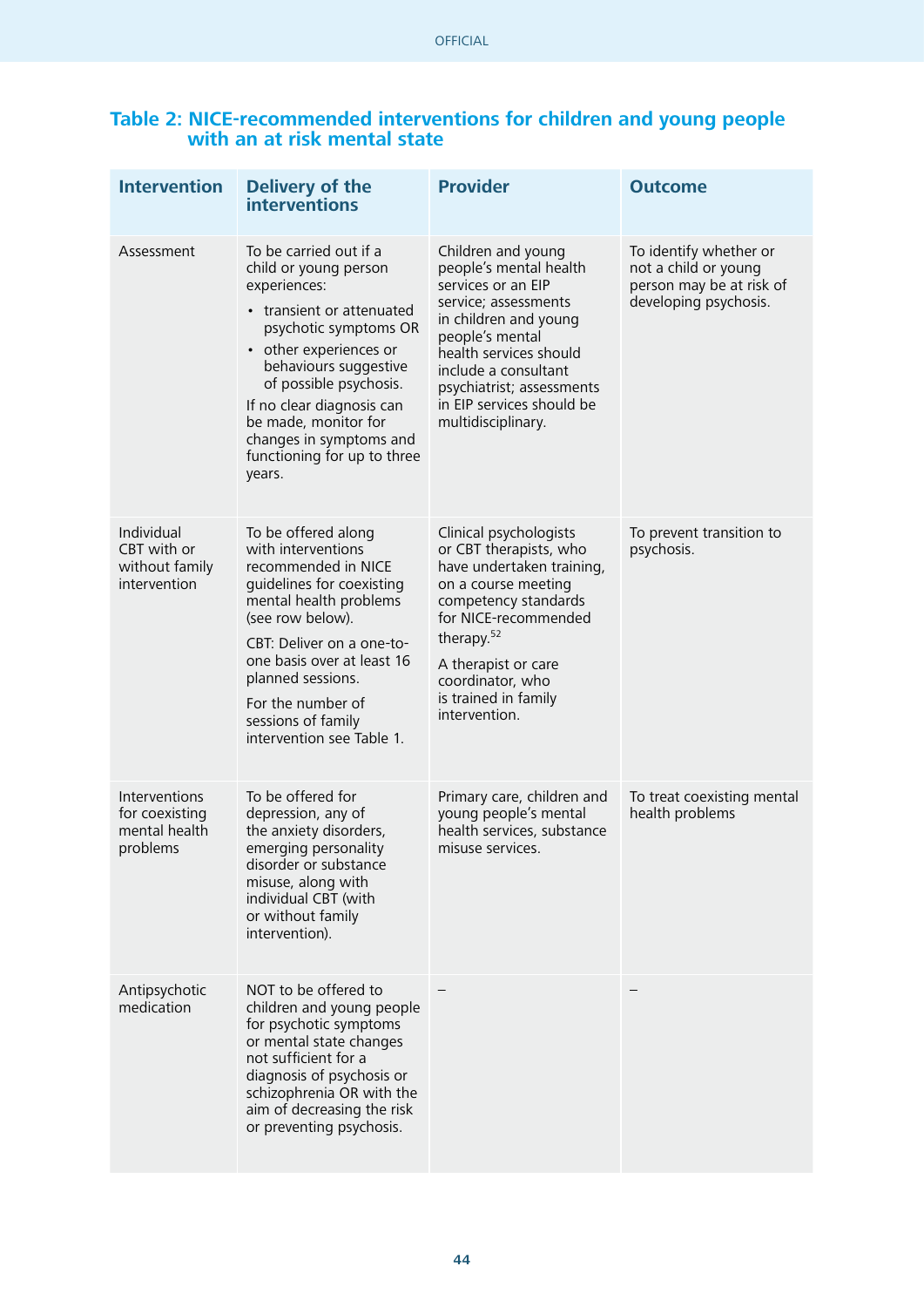# **Table 3: NICE-recommended interventions for adults with psychosis**

| <b>Intervention</b>                              | Delivery of the<br><b>interventions</b>                                                                                                                                                                                                                                                                                                                                                                                                                                                                                                                                                                                                                                                                                                                                                                        | <b>Provider</b>                                                                                                                                        | <b>Outcome</b>                                                                                      |
|--------------------------------------------------|----------------------------------------------------------------------------------------------------------------------------------------------------------------------------------------------------------------------------------------------------------------------------------------------------------------------------------------------------------------------------------------------------------------------------------------------------------------------------------------------------------------------------------------------------------------------------------------------------------------------------------------------------------------------------------------------------------------------------------------------------------------------------------------------------------------|--------------------------------------------------------------------------------------------------------------------------------------------------------|-----------------------------------------------------------------------------------------------------|
| Comprehensive<br>multidisciplinary<br>assessment | To address psychiatric,<br>medical, physical<br>health and wellbeing,<br>psychological<br>and psychosocial,<br>developmental, social,<br>occupational, and<br>economic domains, and<br>to routinely monitor<br>coexisting conditions,<br>for all people with first<br>episode psychosis.                                                                                                                                                                                                                                                                                                                                                                                                                                                                                                                       | Psychiatrist, a psychologist<br>or a professional<br>with expertise in the<br>psychological treatment of<br>people with psychosis or<br>schizophrenia. | Comprehensive<br>coproduced<br>biopsychosocial<br>formulation inclusive of<br>trauma and adversity. |
| Antipsychotic<br>medication                      | To be offered in<br>combination with family<br>intervention and individual<br>CBT for psychosis for first<br>episode psychosis and<br>subsequent episodes.<br>The choice of drug<br>should be made by<br>the service user and<br>healthcare professional<br>together, after provision<br>of information and<br>discussion about the likely<br>benefits and possible<br>side effects of each drug.<br>Adults with schizophrenia<br>whose symptoms have<br>not responded adequately<br>to treatment with at least<br>two antipsychotic drugs<br>used sequentially should<br>be offered clozapine.<br>Antipsychotic medication<br>should not be offered<br>to people considered to<br>be at increased risk of<br>developing psychosis or<br>with the aim of decreasing<br>the risk of or preventing<br>psychosis. | Psychiatrist.                                                                                                                                          | Reduced symptom<br>severity, and associated<br>distress, improved rates of<br>recovery.             |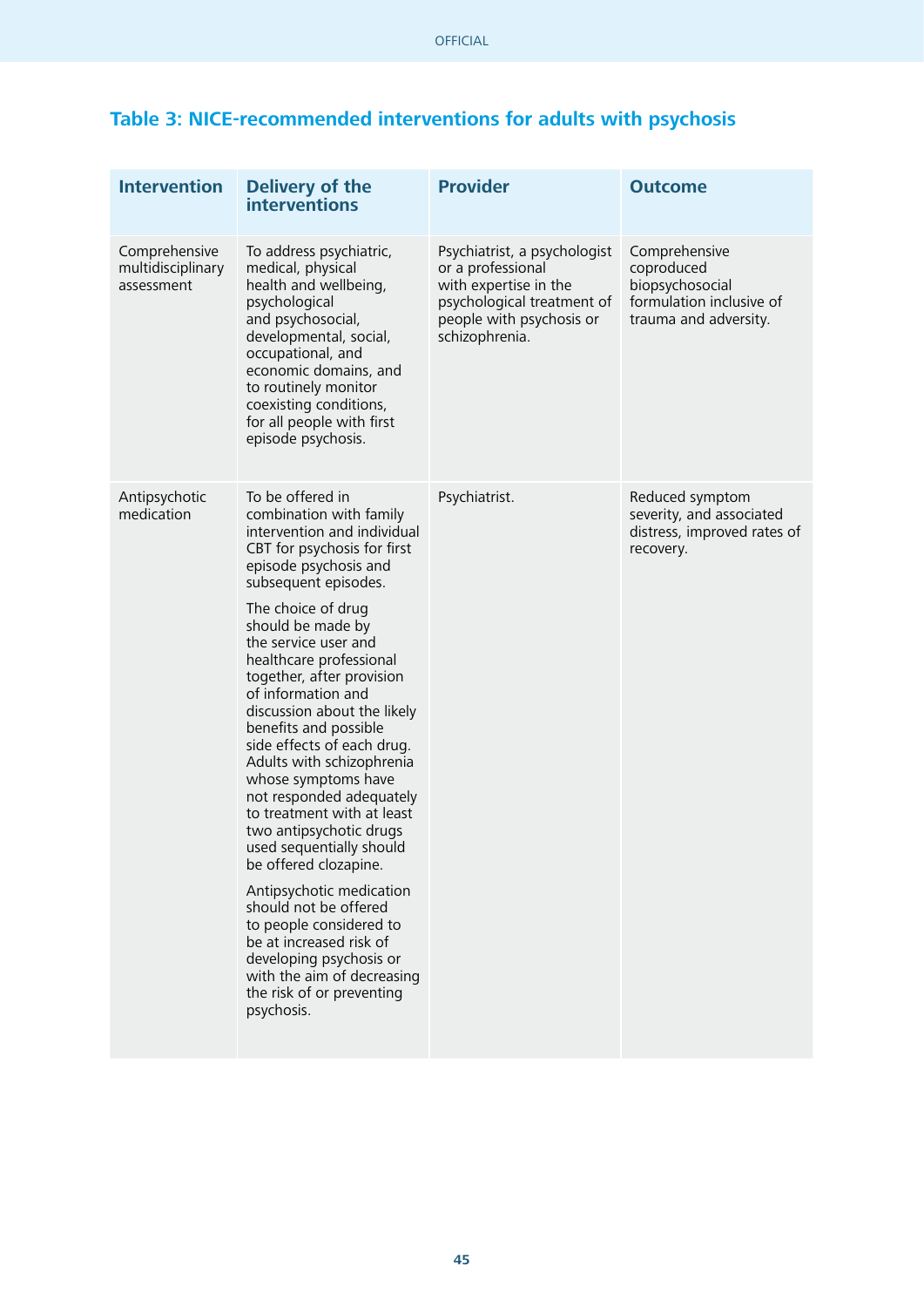| <b>Intervention</b>                                                       | Delivery of the<br><b>interventions</b>                                                                                                                                                                                                                                                                                                                                                                                                                                                                                                                                        | <b>Provider</b>                                                                                                                                                                                                 | <b>Outcome</b>                                                                                                         |  |  |
|---------------------------------------------------------------------------|--------------------------------------------------------------------------------------------------------------------------------------------------------------------------------------------------------------------------------------------------------------------------------------------------------------------------------------------------------------------------------------------------------------------------------------------------------------------------------------------------------------------------------------------------------------------------------|-----------------------------------------------------------------------------------------------------------------------------------------------------------------------------------------------------------------|------------------------------------------------------------------------------------------------------------------------|--|--|
| CBT for<br>psychosis                                                      | To be offered in<br>combination with<br>family intervention and<br>antipsychotic medication<br>for first episode psychosis<br>and subsequent episodes.<br>CBT for psychosis should<br>be delivered on a one-to-<br>one basis over at least 16<br>planned sessions.                                                                                                                                                                                                                                                                                                             | Clinical psychologists<br>or CBT therapists who<br>have undertaken specific<br>training in CBT for<br>psychosis, on a course<br>meeting competency<br>standards for NICE-<br>recommended therapy. <sup>52</sup> | Reduced distress and<br>severity of symptoms,<br>improved social<br>functioning and reduced<br>hospital rates.         |  |  |
| Family<br>intervention                                                    | To be offered in<br>combination with<br>individual CBT<br>for psychosis and<br>antipsychotic medication<br>for first episode psychosis<br>and subsequent episodes.<br>Family intervention<br>should be delivered for<br>between three months<br>and one year over at least<br>10 planned sessions; the<br>person with psychosis<br>should be included if<br>practical; and the family's<br>preference for single-<br>or multi-family group<br>intervention and the<br>relationship between the<br>main carer and the person<br>with psychosis should be<br>taken into account. | A therapist or care<br>coordinator who is trained<br>in family intervention.                                                                                                                                    | Reduced hospitalisation<br>and relapse, increased<br>medication adherence<br>and improvement in social<br>functioning. |  |  |
| Supported<br>employment<br>programmes<br>and vocational<br>rehabilitation | To be offered to people<br>with psychosis who<br>wish to return to work.<br>Other occupational or<br>educational activities,<br>including pre-vocational<br>training, can be<br>considered for people<br>who are unable to work<br>or are unsuccessful in<br>finding employment.                                                                                                                                                                                                                                                                                               | Trained vocational workers<br>or employment specialists,<br>who are aware of the<br>specific needs of people<br>with psychosis.                                                                                 | Higher rates of<br>competitive employment,<br>longer duration of<br>employment and number<br>of hours worked.          |  |  |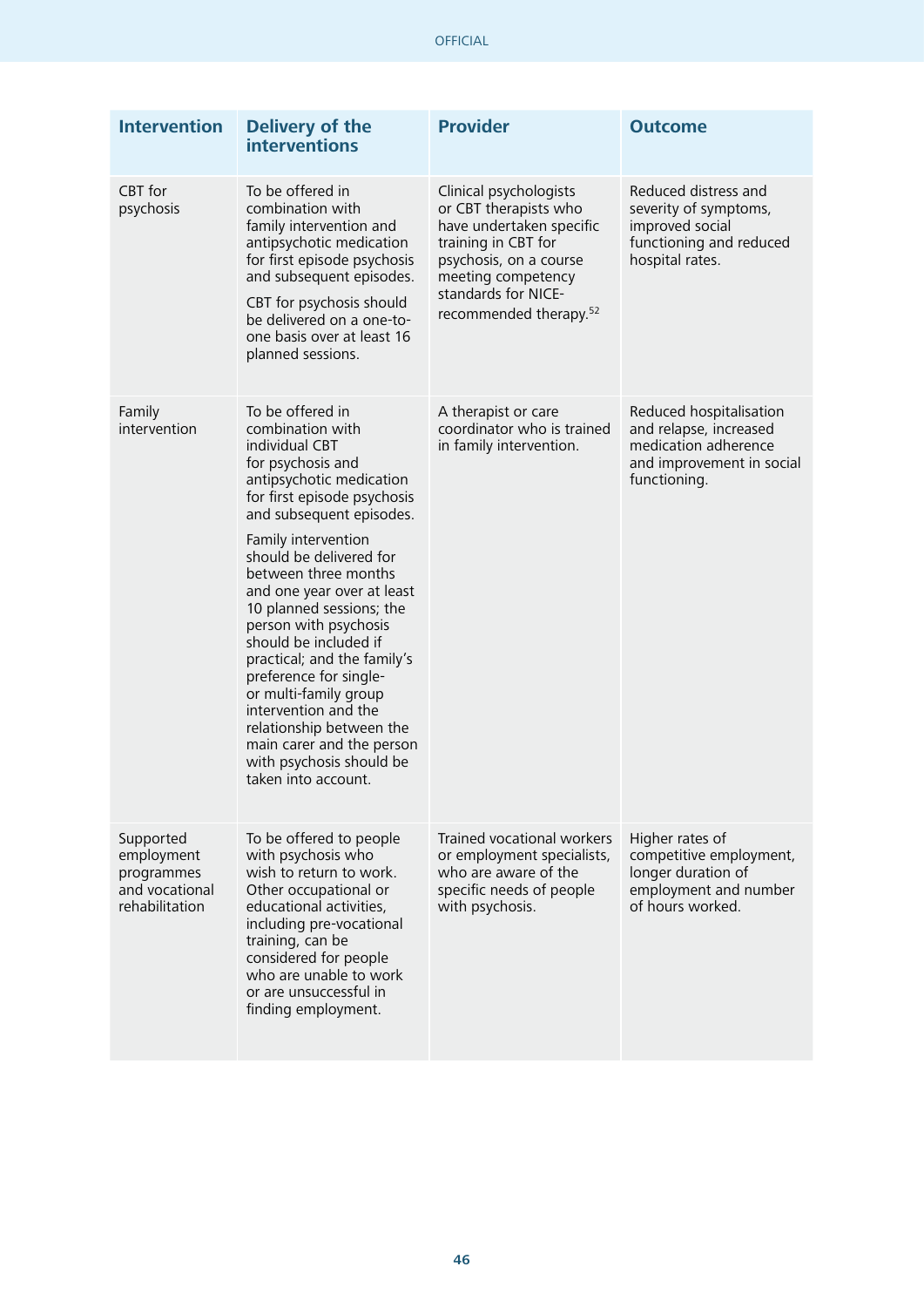| <b>Intervention</b>                                     | Delivery of the<br><b>interventions</b>                                                                                                                                                                                                                                                                                                                                                                                                                                                                                   | <b>Provider</b>                                                                                                                                                                                                                                                                                                                                                                                               | <b>Outcome</b>                                                                                                                                                                               |
|---------------------------------------------------------|---------------------------------------------------------------------------------------------------------------------------------------------------------------------------------------------------------------------------------------------------------------------------------------------------------------------------------------------------------------------------------------------------------------------------------------------------------------------------------------------------------------------------|---------------------------------------------------------------------------------------------------------------------------------------------------------------------------------------------------------------------------------------------------------------------------------------------------------------------------------------------------------------------------------------------------------------|----------------------------------------------------------------------------------------------------------------------------------------------------------------------------------------------|
| Carer-focused<br>education<br>and support<br>programmes | To be offered as early as<br>possible to all carers.<br>These programmes, which<br>may be part of a family<br>intervention, should be<br>available as needed and<br>provide a message about<br>recovery.                                                                                                                                                                                                                                                                                                                  | Any EIP team member.                                                                                                                                                                                                                                                                                                                                                                                          | Reduced carer burden,<br>reduced long-term distress<br>and improved experience<br>of caregiving.                                                                                             |
| Physical health<br>interventions<br>and monitoring      | A combined healthy<br>eating and physical<br>activity programme should<br>be offered to people with<br>psychosis, especially those<br>taking antipsychotics.<br>Weight and cardiovascular<br>and metabolic indicators<br>of morbidity should be<br>monitored.<br>If a person has rapid or<br>excessive weight gain,<br>abnormal lipid levels or<br>problems with blood<br>glucose management,<br>interventions in line with<br>relevant NICE guidance<br>should be offered.<br>Help to stop smoking<br>should be offered. | Mental healthcare<br>provider maintains<br>responsibility for<br>monitoring physical<br>health and the effects of<br>antipsychotic medication<br>for at least the first 12<br>months or until the<br>person's condition has<br>stabilised; thereafter,<br>the responsibility for<br>this monitoring may be<br>transferred to primary<br>care (the GP or practice<br>nurse) under shared care<br>arrangements. | To reduce the trajectory<br>towards weight gain,<br>minimise adverse change<br>in glucose and lipid<br>metabolism, improved<br>quality of life and<br>improved rate of smoking<br>cessation. |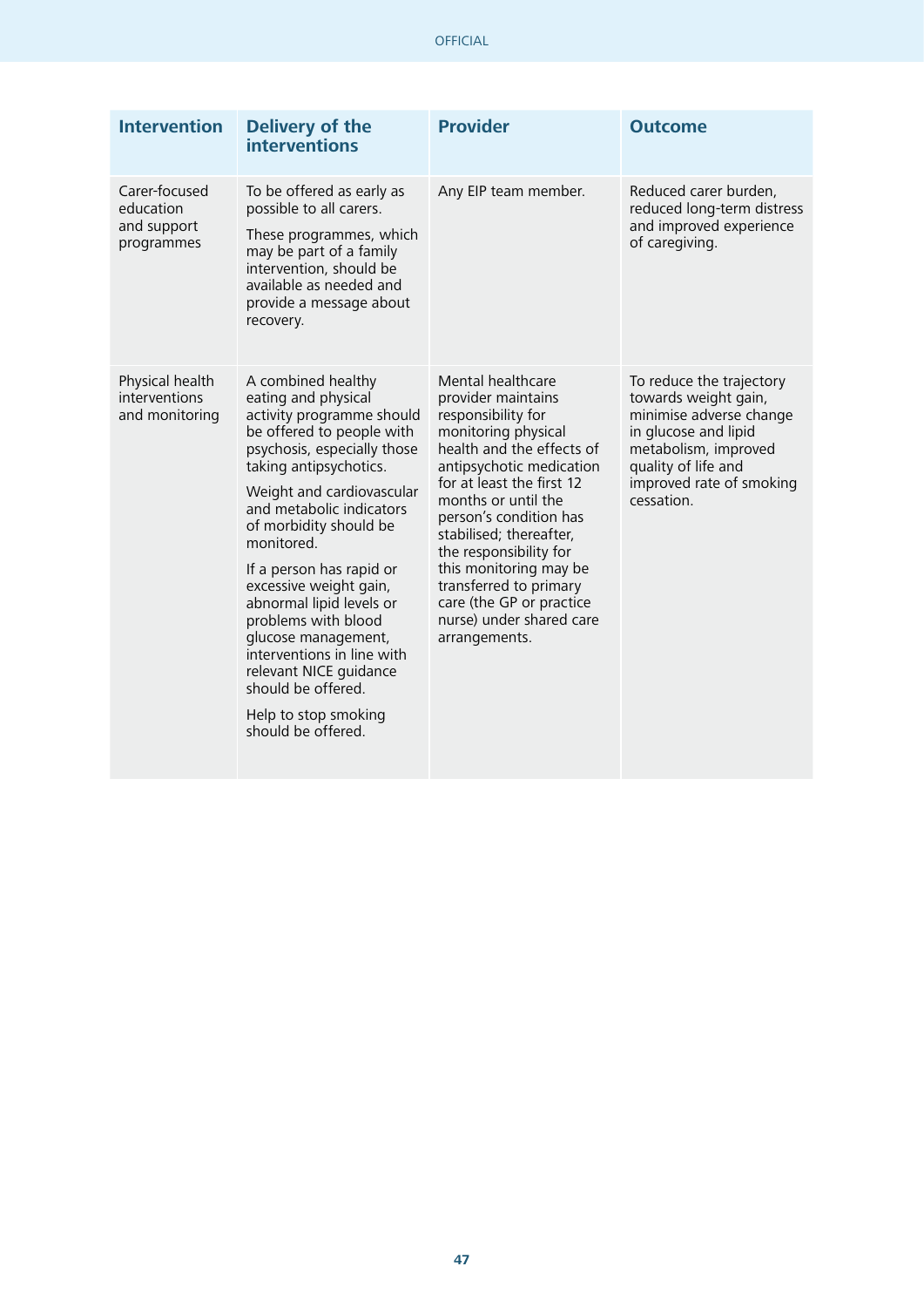| <b>Intervention</b>                                          | Delivery of the<br><b>interventions</b>                                                                                                                                                                                                                                                                       | <b>Provider</b>                                                                                                                                                                                                                                               | <b>Outcome</b>                                                                    |
|--------------------------------------------------------------|---------------------------------------------------------------------------------------------------------------------------------------------------------------------------------------------------------------------------------------------------------------------------------------------------------------|---------------------------------------------------------------------------------------------------------------------------------------------------------------------------------------------------------------------------------------------------------------|-----------------------------------------------------------------------------------|
| Assessment                                                   | To be carried out if a<br>person is distressed,<br>has a decline in social<br>functioning and has:<br>• transient or attenuated<br>psychotic symptoms OR<br>• other experiences or<br>behaviours suggestive<br>of possible psychosis<br>OR.<br>a first degree relative<br>with psychosis or<br>schizophrenia. | A consultant psychiatrist<br>or mental health<br>practitioner in an EIP<br>service or specialist<br>mental health service with<br>training in identifying at<br>risk mental states.                                                                           | To identify whether or not<br>a person may be at risk of<br>developing psychosis. |
| Individual<br>CBT with or<br>without family<br>intervention  | To be offered along<br>with interventions<br>recommended in NICE<br>guidelines for coexisting<br>mental health problems<br>(see row below).<br>CBT: Deliver on a one-to-<br>one basis over at least 16<br>planned sessions.<br>For the number of<br>sessions of family<br>intervention see Table 3.           | Clinical psychologists<br>or CBT therapists, who<br>have undertaken training<br>on a course meeting<br>competency standards<br>for NICE-recommended<br>therapy. <sup>52</sup> A therapist<br>or care coordinator<br>who is trained in family<br>intervention. | To prevent transition to<br>psychosis.                                            |
| Interventions<br>for coexisting<br>mental health<br>problems | To be offered for<br>depression, any of<br>the anxiety disorders,<br>emerging personality<br>disorder or substance<br>misuse, along with<br>individual CBT (with<br>or without family<br>intervention).                                                                                                       | Primary care, secondary<br>care mental health<br>services, substance misuse<br>services.                                                                                                                                                                      | To treat coexisting mental<br>health problems.                                    |
| Antipsychotic<br>medication                                  | NOT to be offered for<br>people considered to<br>be at increased risk of<br>developing psychosis OR<br>with the aim of decreasing<br>the risk or preventing<br>psychosis.                                                                                                                                     |                                                                                                                                                                                                                                                               |                                                                                   |

# **Table 4: NICE-recommended interventions for adults with an at risk mental state**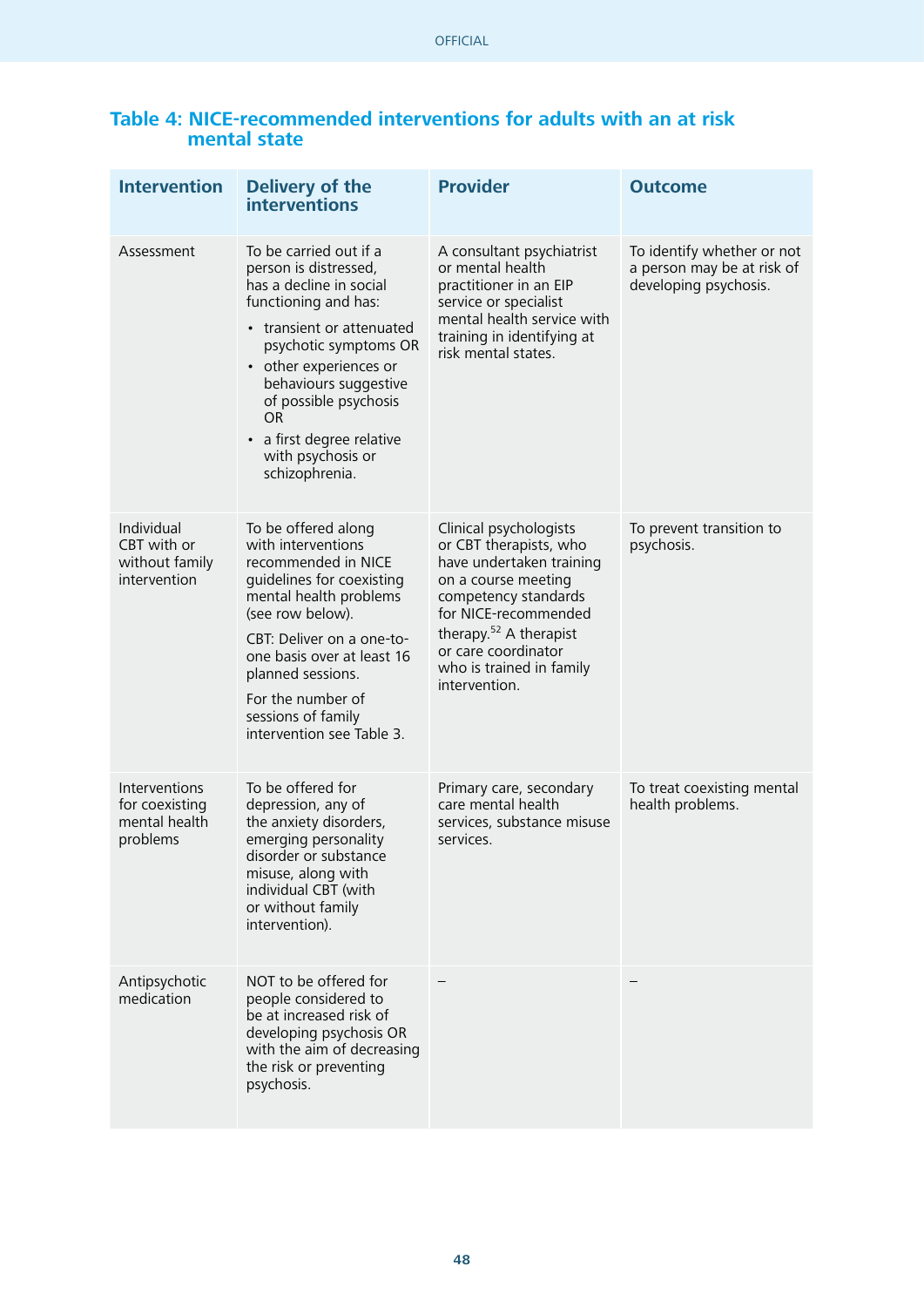# **Appendix 3 – SNOMED-CT codes**

Providers should ensure that the following list of NICE-recommended interventions can be entered by EIP clinicians on to the electronic care record and submitted as SNOMED-CT codes<sup>u</sup> as part of Mental Health Services Dataset (MHSDS) submissions.

| <b>NICE recommended</b><br>intervention                |                                                   | <b>SNOMED-CT concept</b><br>description                     | <b>SNOMED-CT concept</b><br>ID |  |
|--------------------------------------------------------|---------------------------------------------------|-------------------------------------------------------------|--------------------------------|--|
| 1                                                      | Cognitive behavioural therapy<br>for psychosis    | Cognitive behavioural therapy<br>for psychosis              | 984091000000108                |  |
| $\overline{2}$                                         | Family intervention                               | Family intervention for<br>psychosis                        | 985451000000105                |  |
| 3                                                      | Antipsychotic medication                          | Medication monitoring                                       | 395170001                      |  |
| 4                                                      | Physical health interventions<br>and monitoring   | Assessment of physical health                               | 705139001                      |  |
|                                                        |                                                   | Weighing patient                                            | 39857003                       |  |
|                                                        |                                                   | Diabetic care                                               | 385804009                      |  |
|                                                        |                                                   | Weight management<br>programme                              | 990121000000104                |  |
|                                                        |                                                   | Cardiovascular therapy                                      | 309513005                      |  |
|                                                        |                                                   | Combined healthy eating and<br>physical education programme | 967251000000101                |  |
|                                                        |                                                   | Referral to smoking cessation<br>service                    | 871661000000106                |  |
| Supported employment<br>5<br>programmes and vocational |                                                   | <b>Educational rehabilitation</b>                           | 183339004                      |  |
|                                                        | rehabilitation                                    | Vocational rehabilitation                                   | 70082004                       |  |
| 6                                                      | Carer-focused education and<br>support programmes | Carer-focused education and<br>support programme            | 985651000000108                |  |
| 7                                                      | Care planning                                     | Mental health care and<br>treatment planning                | 861361000000109                |  |
|                                                        |                                                   | Provision of information about<br>psychosis                 | 985681000000102                |  |
| 8                                                      | Substance misuse                                  | Substance misuse assessment                                 | 777041000000105                |  |
|                                                        |                                                   | Substance use therapy<br>385989002                          |                                |  |

To access the latest version of the SNOMED-CT codes, click [here.](https://isd.hscic.gov.uk/trud3/user/guest/group/0/home)

u SNOMED-CT (Systematized Nomenclature of Medicine Clinical Terms) consists of comprehensive scientifically validated content. SNOMED-CT is available in more than 50 countries and is managed and maintained internationally by the International Health [Terminology Standards Development Organisation](http://www.ihtsdo.org/) and in the UK by the [UK Terminology Centre.](http://systems.hscic.gov.uk/data/uktc)

SNOMED-CT supports recording of clinical information in a way that allows data management and analysis to support patient care, while enabling data extraction and data exchange. SNOMED-CT is specified as the single terminology to be used across the health system in [Personalised Health and Care 2020: A Framework for Action.](https://www.gov.uk/government/publications/personalised-health-and-care-2020)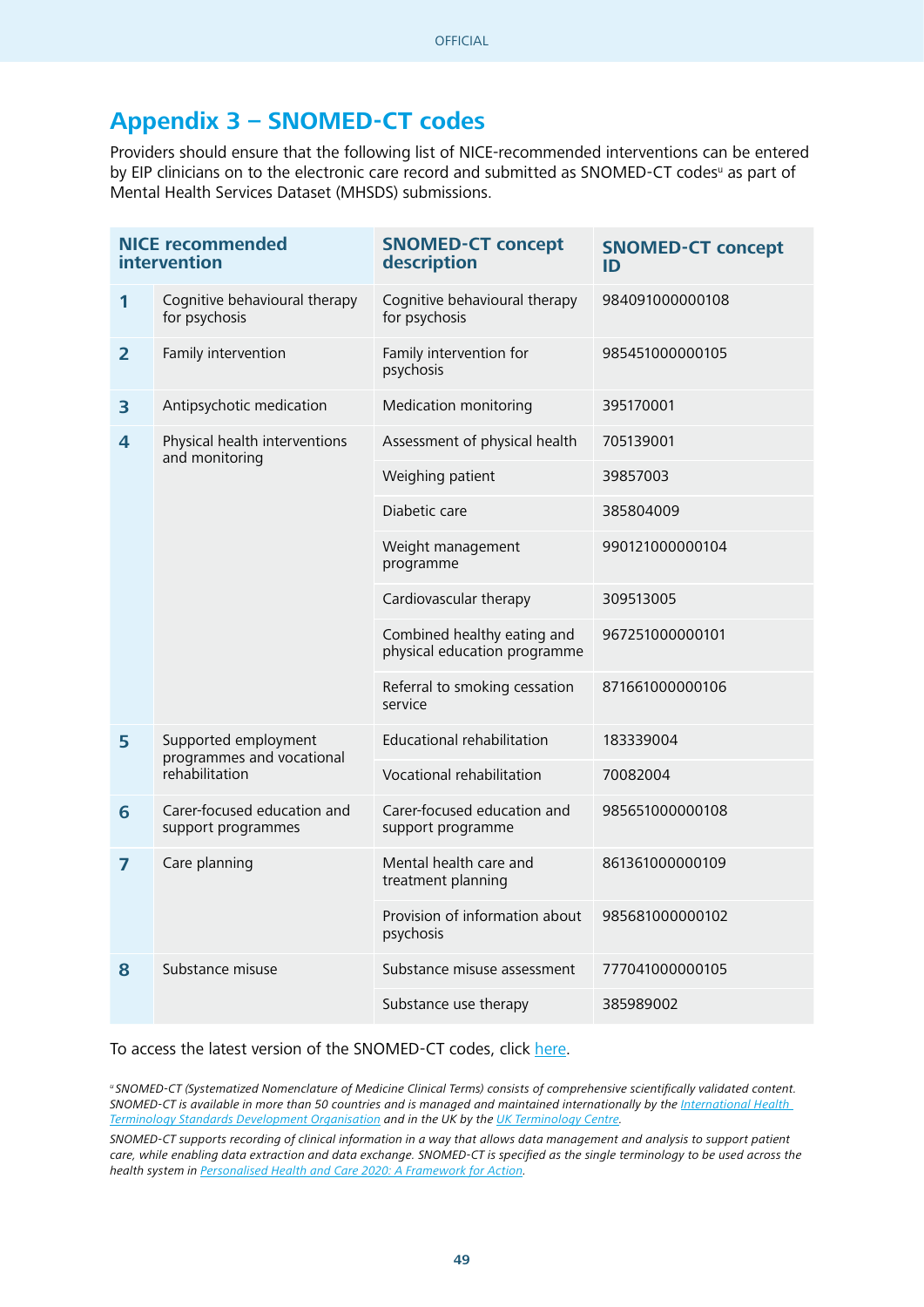# **Appendix 4 – Outcome measures for routine use in EIP services**

This appendix provides the outcome measures recommended for routine use in EIP services. Sources of further information are listed below each questionnaire.

# **DIALOG: user-reported outcome measure**

**50**

| <b>DIALOG</b>                                                                    | <b>Totally</b><br>dissatisfied | <b>Very</b><br>dissatisfied | <b>Fairly</b><br>dissatisfied | In the<br>middle | <b>Fairly</b><br>satisfied | <b>Very</b><br>satisfied | <b>Totally</b><br>satisfied | <b>Additional help</b><br>wanted Y/N |
|----------------------------------------------------------------------------------|--------------------------------|-----------------------------|-------------------------------|------------------|----------------------------|--------------------------|-----------------------------|--------------------------------------|
| How satisfied are you with<br>your mental health?                                |                                |                             |                               |                  |                            |                          |                             |                                      |
| How satisfied are you with<br>your physical health?                              |                                |                             |                               |                  |                            |                          |                             |                                      |
| How satisfied are you with<br>your job situation?                                |                                |                             |                               |                  |                            |                          |                             |                                      |
| How satisfied are you with<br>your accommodation?                                |                                |                             |                               |                  |                            |                          |                             |                                      |
| How satisfied are you with<br>your leisure activities?                           |                                |                             |                               |                  |                            |                          |                             |                                      |
| How satisfied are you with<br>your friendships?                                  |                                |                             |                               |                  |                            |                          |                             |                                      |
| How satisfied are you with<br>your partner/family?                               |                                |                             |                               |                  |                            |                          |                             |                                      |
| How satisfied are you with<br>your personal safety?                              |                                |                             |                               |                  |                            |                          |                             |                                      |
| How satisfied are you with<br>your medication?                                   |                                |                             |                               |                  |                            |                          |                             |                                      |
| How satisfied are you with<br>the practical help you receive?                    |                                |                             |                               |                  |                            |                          |                             |                                      |
| How satisfied are you with<br>consultations with mental<br>health professionals? |                                |                             |                               |                  |                            |                          |                             |                                      |

Name ………………………………….. Date ………………………………….

DIALOG has been developed by [s.priebe@qmul.ac.uk](mailto:s.priebe%40qmul.ac.uk?subject=) - it is free to use and no permissions are needed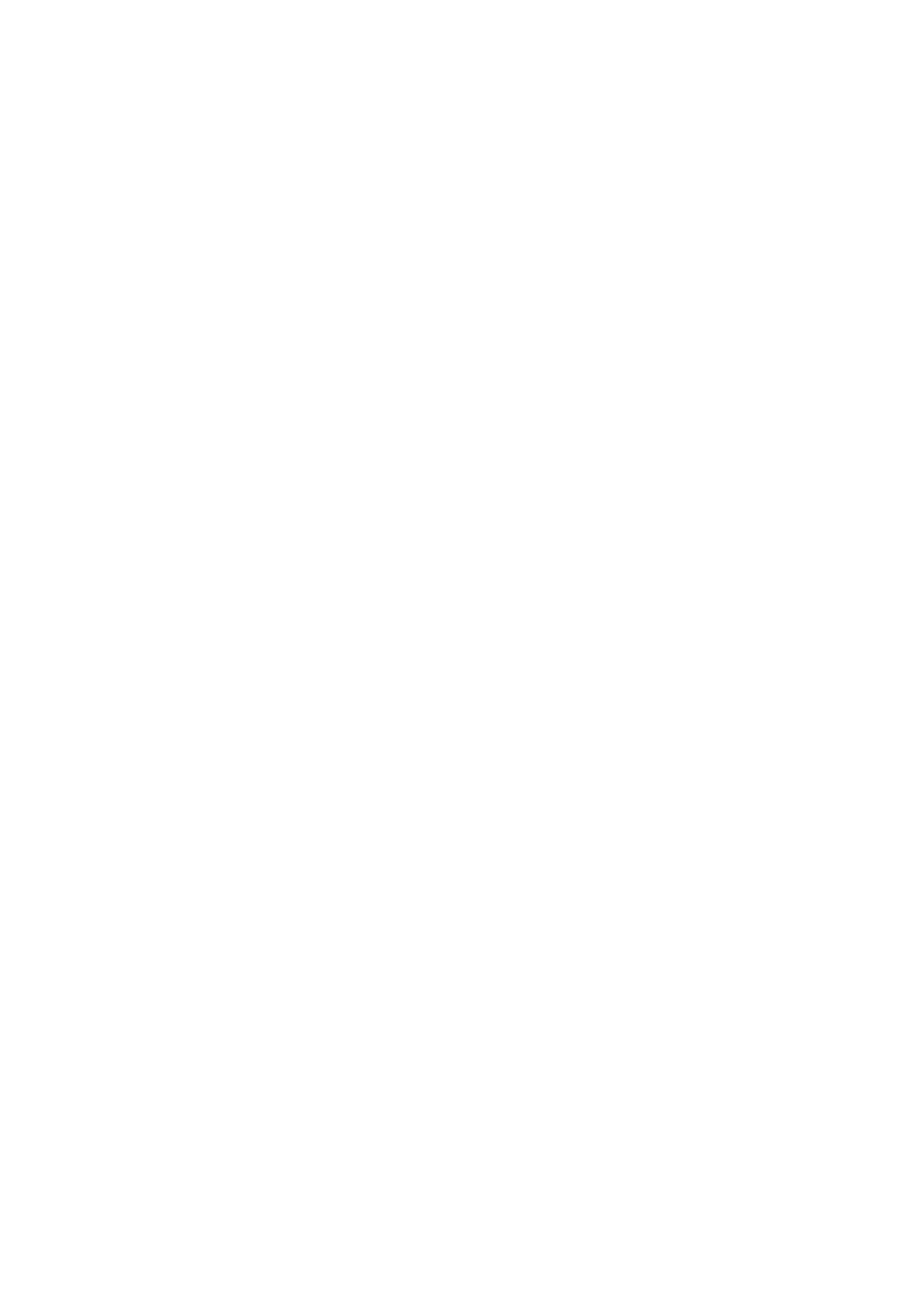## **Step 6: Design local referral** to treatment pathways and accompanying protocols and quidance

Having identified referral pathways in step 2, local services and commissioners will need to develop protocols and quidance consistent with their current referral practices, for example single point of access or referral directly to EIP services, and electronic care record systems.

They should:

- Compile a list of external and internal referral sources, consulting with stakeholders to ensure the list is comprehensive.
- Ensure that protocols and quidance are in place for the pathway. These should make it clear who should be referred and when in order to ensure that the access and waiting time standard can be met. There should also be protocols to ensure children and young people's mental health services and adult services work together as described in section 3.7.4.
- Provide education and training programme for referrers to ensure that people with suspected first episode psychosis or an at risk mental state are picked up in primary care, or in other non-specialist settings, including education, youth justice and third sector counselling, and promptly referred.
- Consider a public awareness campaign working with local authorities and other partners to raise the overall levels of awareness in the population about psychosis, in order to increase the likelihood of signs or symptoms of psychosis being recognised and reducing the stigma associated with it.

## **Step 7: Ensure the necessary** changes have been made to provider electronic care records and information systems to enable monitoring of performance against the standard

HSCIC has notified providers regarding the changes required for submission of the new MHSDS, which will support monitoring of the EIP access and waiting time standard (see section 4.2.3). Commissioners should assure themselves that their local provider has made

the necessary updates to their electronic care record system to ensure clinicians are able to enter the data required to monitor performance against the new standard as per the Information Standards Notice.

The electronic care record system should enable collection and submission of data in three key areas:

- Referral to treatment waiting time performance  $-$  see section 4.2.3
- Performance against the requirement that the treatment accessed is in line with NICE recommendations - see section 4.3.2
- Routine measurement of outcomes as specified in section 4.4.

## **Step 8: Agree data quality** improvement and performance monitoring plans

Commissioners should:

- Agree a data quality improvement plan with their provider to ensure full reporting against the standards (as per step 7 above), including timescales and milestones
- Agree a schedule for performance reporting - this may be worked into existing performance reporting and management arrangements.

# **Step 9: Agree benefits realisation** plan

This should identify key benefits and set out how they will be delivered, measured and reported, in the context of a multi-year development trajectory. Key benefits of providing an EIP service should include:

- reduced waiting times for people accessing services through meeting the two-week maximum RTT waiting time standard
- improved care for individuals, families and carers through routine access to the full range of NICE-recommended interventions delivered by suitably qualified and supervised staff
- improved mental health, physical health and social outcomes for service users
- improved experience of services for people in need of mental health care and their families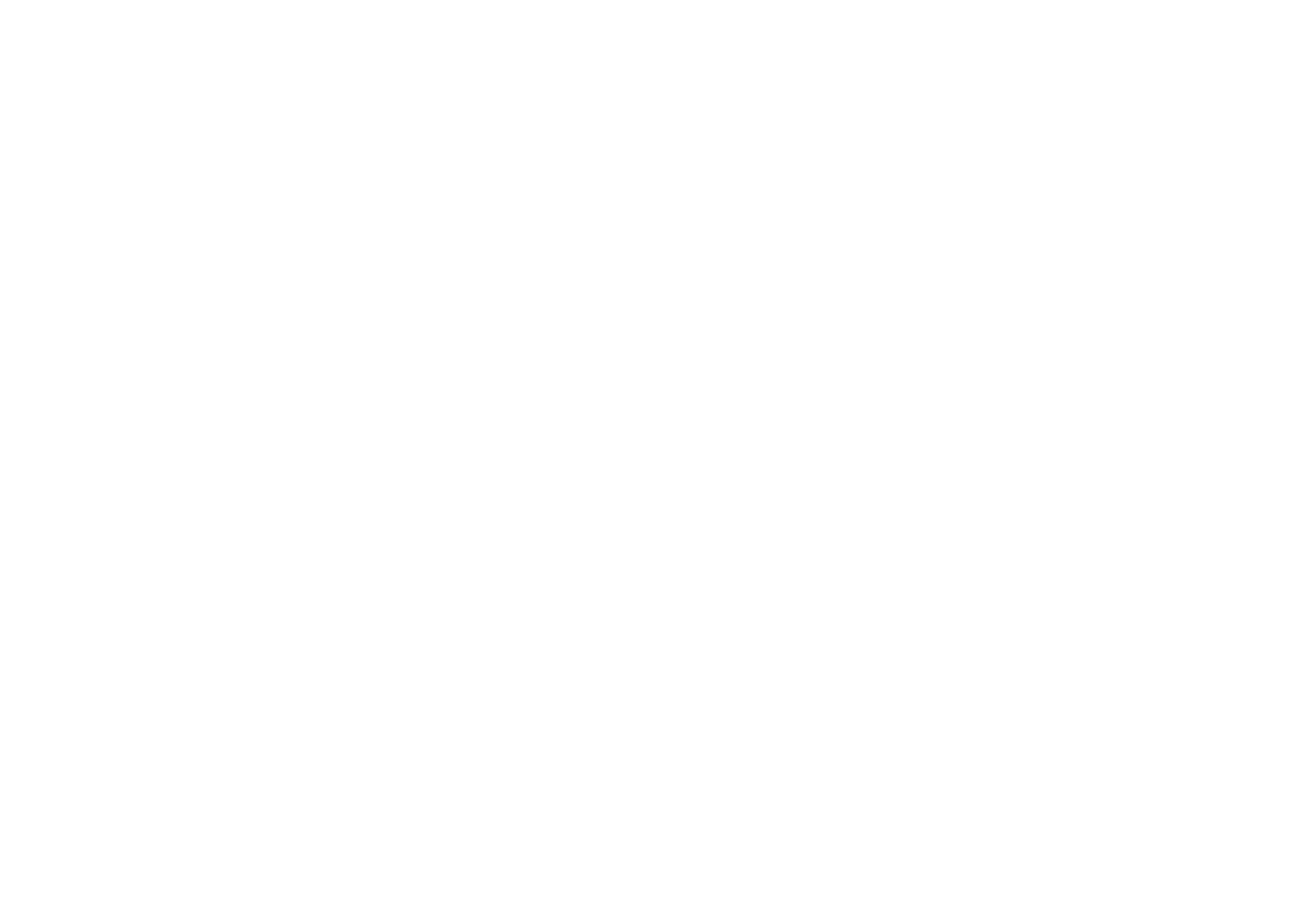also captured. Referrals of children and young people will include some who were subsequently identified following assessment for a neurodevelopmental disorder or for trauma.

- Arrive at a local referral estimate. Combine the two factors above with any specific local factors that may impact on the referral rate.
- Understand the demographic profile. Beneath an overall incidence rate for an area, incidence rates vary across age, gender and ethnicity. PsyMaptic provides a breakdown of this for each local authority area, giving estimates split into two age groups (16-35 and 36-64 years), and then broken down again by gender and across different ethnicities. This will show commissioners the impact of any particular demographic considerations in their area on the incidence rate, which should be taken into account when designing services.

## **Step 2: Develop an outline service** model

Commissioners and providers should work together, using the staffing models, service examples and pathways provided in this tool to:

- Apply the understanding of local need to identify the staffing complement and competencies required. The workforce planning tool can be used to help with this. See section 3.6.
- Consider any reasons why the use of a 'stand-alone' team would not be the appropriate model, such as geography. If using a 'hub and spoke' model, consider how the service will overcome the inherent risks of this approach and deliver the same benefits as the evidence-based 'stand-alone' model. See section 3.7.
- Consider the age-appropriateness of the service offered. This should be informed by the age profile of the CCG area and the impact it has on incidence, and arrangements for those under 18.
- Outline the service model, including consideration of the number of teams. management, clinical leadership, and any specific characteristics the team will need in order to address demographic considerations identified in step 1.

• Identify and understand current referral pathways, including external and internal referral sources (for example, self-referrals, GPs, inpatient wards, assessment teams, crisis resolution and home treatment teams, drug and alcohol services, schools, colleges and universities, and the police), partners in service delivery or identification of referrals (for example, voluntary and community organisations and social services) and discharge pathways (for example, into CMHTs, primary care).

# **Step 3: Obtain baseline current** service provision and identify gaps

Once an outline service model has been developed, a plan should be produced that sets out how to progress from current service provision to the new model. Commissioners should work with their providers to:

- Compare staffing numbers, skill mix and competencies in the new model with current provision. As well as current staffing of EIP services, this should take into account the resources currently being used for those aged over 35 (if not currently supported by an EIP service). Consideration also needs to be given to the qualifications, competencies and supervision arrangements of those providing CBT for psychosis and family intervention, prescribing, employment support and physical health interventions.
- Identify gaps in provision. This should enable development of recruitment and training plans.

This work should be informed by the findings of the FIP national clinical audit (see section 4.3.3) and the outcome of the local selfassessment exercise against the framework published by CCQI (see section 4.3.4).